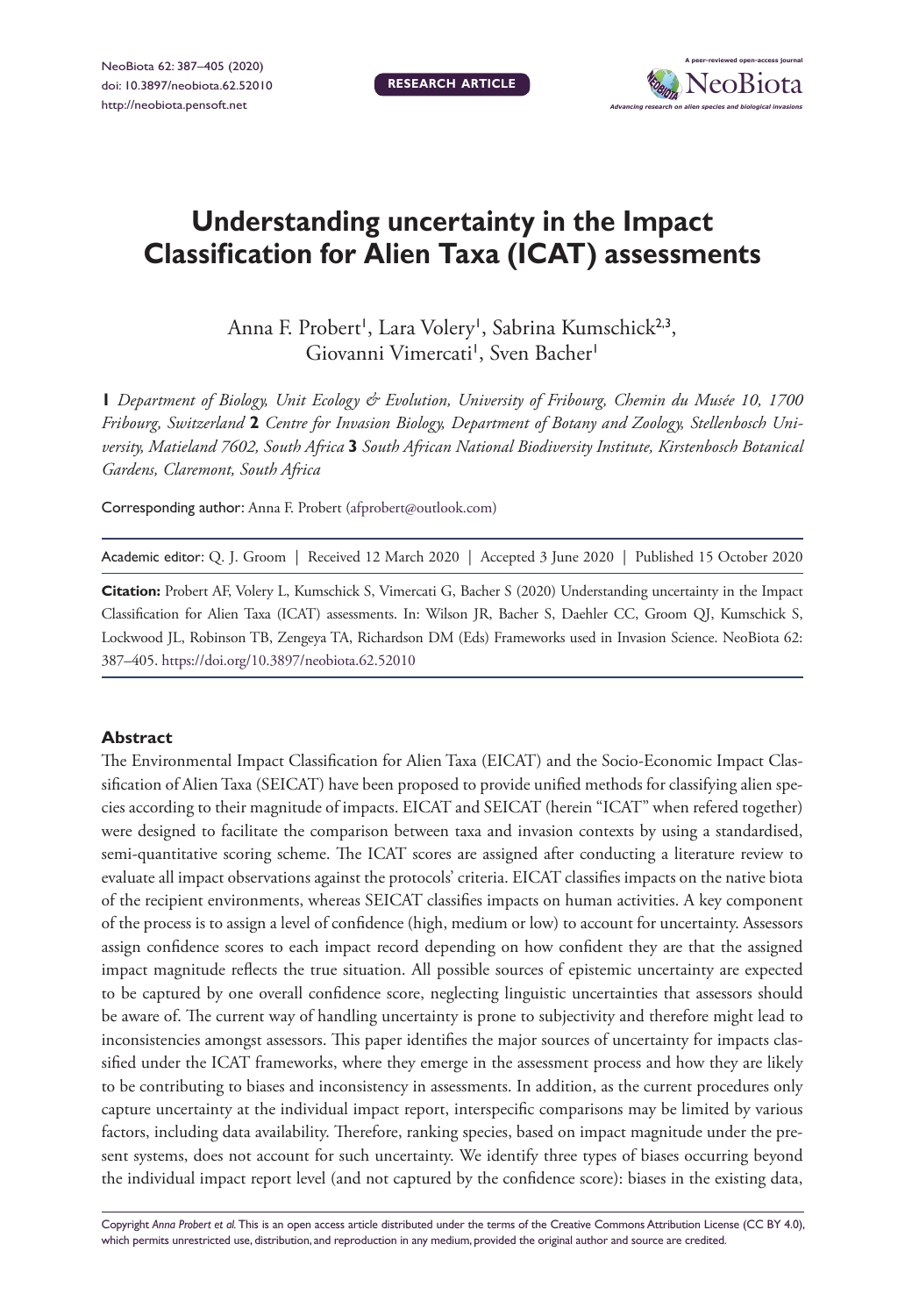data collection and data assessment. These biases should be recognised when comparing alien species based on their impacts. Clarifying uncertainty concepts relevant to the ICAT frameworks will lead to more consistent impact assessments and more robust intra- and inter-specific comparisons of impact magnitudes.

#### **Keywords**

Alien species, confidence score, EICAT, invasive species, risk, SEICAT

#### **Introduction**

Understanding the impacts of alien species in their recipient environments is a key research theme in invasion science (Strayer et al. 2006; Pejchar and Mooney 2009; Vilà et al. 2011; Kumschick et al. 2015). However, making comparisons between taxa is difficult as invasions are context-dependent and measurements of impact are not collected using a consistent method (Courchamp et al. 2017). As such, different frameworks have been developed to guide invasion biologists towards more standardised approaches which facilitate comparisons amongst invasion scenarios (Nentwig et al. 2010, 2016; Blackburn et al. 2014). In 2014, Blackburn and colleagues proposed a systematic method for classifying impacts across alien taxa, based on the effects of alien species on native biota. The resulting Environmental Impact Classification System for Alien Taxa (EICAT) (Blackburn et al. 2014; Hawkins et al. 2015) is conceptually based on the International Union for the Conservation of Nature's (IUCN) Red List of Threatened Species, which uses a ranked classification scheme to determine the global conservation status for individual species (IUCN 2012). Since its publication, the EICAT protocol has been formalised (IUCN 2020a, b; Hawkins et al. 2015) and applied to various groups including birds (Evans et al. 2016, 2018a), amphibians (Kumschick et al. 2017), gastropods (Kesner and Kumschick 2018), some mammals (Hagen and Kumschick 2018), marine fishes (Galanidi et al. 2018) and bamboos (Canavan et al. 2019). More recently, Bacher et al. (2018) proposed an adapted version of the EICAT framework to address socio-economic impacts (SEICAT) caused by alien species. The currency used to measure impact for this scheme is observed changes to human activities and/or well-being and, to date, SEICAT has been applied to amphibians, birds, marine fishes, some mammals and gastropods, in conjunction with the EICAT assessments (Bacher et al. 2018; Evans et al. 2020; Galanidi et al. 2018; Hagen and Kumschick 2018; Kesner and Kumschick 2018).

In the ICAT classification schemes, assessors first conduct a comprehensive literature search to collate all impact records for a given alien species. They then classify each of these impact records into one of the five ICAT semi-quantitative scenarios, according to the magnitude of the impact. For instance, under EICAT, impact magnitudes are hierarchically structured, based on the level of organisation of the native population(s) (i.e. individuals or populations) in which they cause an effect: MC (Minimal Concern; negligible level of impact, but no impact on the performance of native individuals is detected), MN (Minor; the performance (e.g. growth, reproduction) of native individuals is decreased by the alien, but no impact at the native population level is detected), MO (Moderate; the alien causes a decline in at least one native population), MR (Major; the alien causes a local extinction of at least one native population, but this local extinction is reversible, which means that the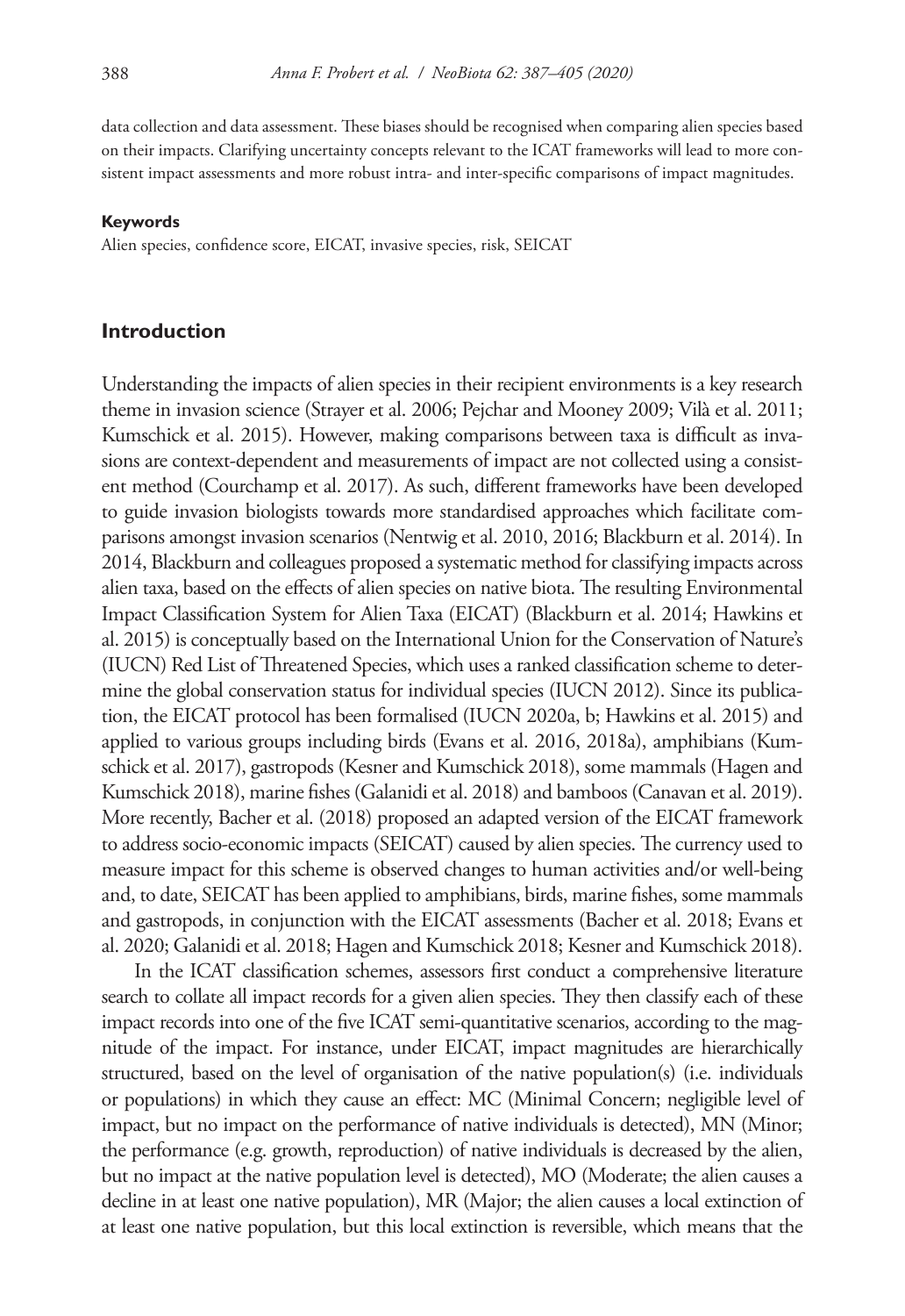native species could recolonise the area if the alien population were removed), MV (Massive; the alien causes an irreversible local extinction of at least one native population). If there is no relevant information to derive an impact score, then a species is classified as Data Deficient.

A key aspect of each assessment involves assigning a confidence score for each recorded impact to provide an estimate of uncertainty. Both frameworks adopt a similar approach as the Intergovernmental Panel on Climate Change (IPCC) and the European and Mediterranean Plant Protection Organization (EPPO) to deal with uncertainty (Mastrandrea et al. 2010; Holt et al. 2012; Kenis et al. 2012). The assessor must assign a confidence score of either high, medium or low, based on guiding probabilities (Table 1), to each impact report, depending on how confident they are that the assigned impact magnitude is true i.e. could the actual impact be lower or higher than what is classified. Although several key sources of uncertainty are identified in the guidelines (IUCN 2020a; Hawkins et al. 2015; Bacher et al. 2018), whether the current consideration of uncertainty is sufficient has not been critically evaluated.

Inadequately accounting for uncertainty when assigning impact magnitudes could lead to incorrect judgement calls and potentially to non-relevant prioritisation and mismanagement of species. Todd and Burgman (1998) demonstrated how incorporating uncertainty into the conservation status of species can cause differences in the assessment outcome, potentially altering conservation priorities. McGeoch et al. (2012) described the uncertainties associated with alien species listing and demonstrated how they produce inconsistencies at the taxonomic and geographic scale. Insufficient handling of uncertainty may not only be detrimental for the native taxa (EICAT) and human societies (SEICAT) that are affected by alien species; it can lead to public distrust in invasion science and reduce the success of future management and restoration programmes (Liu et al. 2011). Failure to effectively capture and communicate uncertainty may lead to ill-informed decisions, causing people to potentially undermine management objectives (Ascher 2004), which is of particular concern to invasive species management where public support is critical for achieving management outcomes (Bremner and Park 2007; Kraus and Duffy 2010; Novoa et al. 2017; Russell and Stanley 2018).

To address potential sources of uncertainty relevant to the ICAT assessments, we evaluate the current consideration when assigning confidence scores, identifying where uncertainties may arise during the assessment process. In the first part of this manuscript, we explain the key concepts and definitions of uncertainty relevant to the ICAT frameworks and map these along the assessment process. We then proceed to identify new sources of uncertainty currently not considered under the framework guidelines and discuss how these may play a role in both the evaluation of information and the final ICAT scores. In doing so,

**Table 1.** The three current confidence levels (high, medium, low) assigned to individual impact reports using the ICAT frameworks. Guiding probabilities are given in the guidelines to aid the assessor in interpreting their level of confidence into one of the three qualitative categories.

|        | <b>Confidence level</b> | Approximate probability of the impact being correct |
|--------|-------------------------|-----------------------------------------------------|
| High   |                         | $-90\%$                                             |
| Medium |                         | $-65 - 75\%$                                        |
| Low    |                         | $-35%$                                              |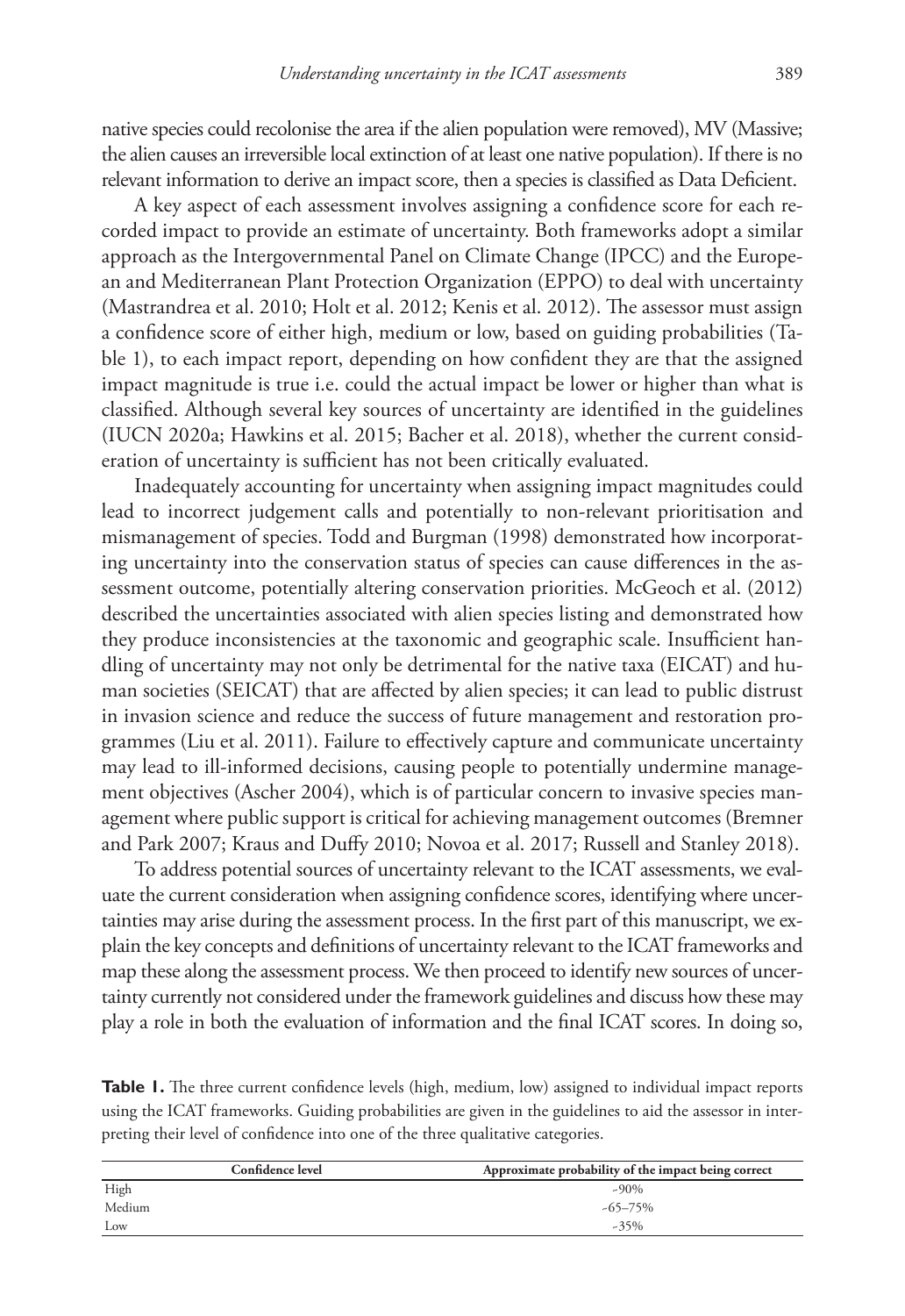we develop a more comprehensive understanding of uncertainty relevant to ICAT assessments, which may be of conceptual relevance to other aspects of risk assessment, particularly when extracting and evaluating impact information from various sources.

#### **General types of uncertainty and how they can be expressed**

Uncertainties arise because our knowledge of systems is incomplete and we often deal with imperfect information; thus, uncertainty is inherent to all scientific research (van der Bles et al. 2019). In some cases, uncertainty can be minimised through the collection of additional information, yet it is impossible to eliminate uncertainty altogether (Regan et al. 2002). In cases where uncertainty cannot be reduced, best practice involves quantification of–and when this is not possible, sufficient acknowledgement of–where uncertainties remain and how they may alter the interpretation of evidence (Fischhoff and Davis 2014). Common expressions of uncertainty in science are usually communicated through quantitative terms such as confidence intervals, standard deviations and probability distributions, but generally, they capture only parts of the overall uncertainty (e.g. measurement error).

A taxonomy of uncertainty applicable to ecological research was described by Regan et al. (2002), who distinguish between two key types of uncertainty: epistemic and linguistic (Table 2). Given their broad applicability to ecological concepts, these expressions of uncertainty are relevant to ICAT assessments and have recently been considered in developing a framework for uncertainty in invasion science (Latombe et al. 2019). Epistemic uncertainties arise because of our limited knowledge of the system of interest. They can generally be reduced with increasing information; however, obtaining a complete understanding of such systems is almost always impractical, hence the necessity to use simplified models to characterise the true state (Regan et al. 2002). Different types of epistemic uncertainty are relevant to the understanding of alien species impacts in general. These include natural variation, measurement error, systematic error, model uncertainty and subjective judgement (Table 2; Regan et al. 2002). Linguistic uncertainties arise because language is imprecise and changes over time cause terminology to be both used inconsistently and open to interpretation (Regan et al. 2002). The different types of linguistic uncertainty include vagueness, context-dependency, ambiguity, indeterminacy of theoretical terms and underspecificity (Table 2). It is clear that linguistic uncertainty has pervaded invasion science, given the numerous attempts to standardise concepts and definitions to improve consistency across the discipline (Wilson et al. 2020; Colautti and MacIsaac 2004; Richardson et al. 2010; Blackburn et al. 2011).

#### **Considering uncertainty for ICAT assessments**

Uncertainty directly relevant to the ICAT assessments can be considered at two levels: 1) the impact report level and, 2) the species level. The impact report level is the individual record of impact (of an alien species at a specific location and point in time) that is documented in some form–such as a journal article of grey literature—and assigned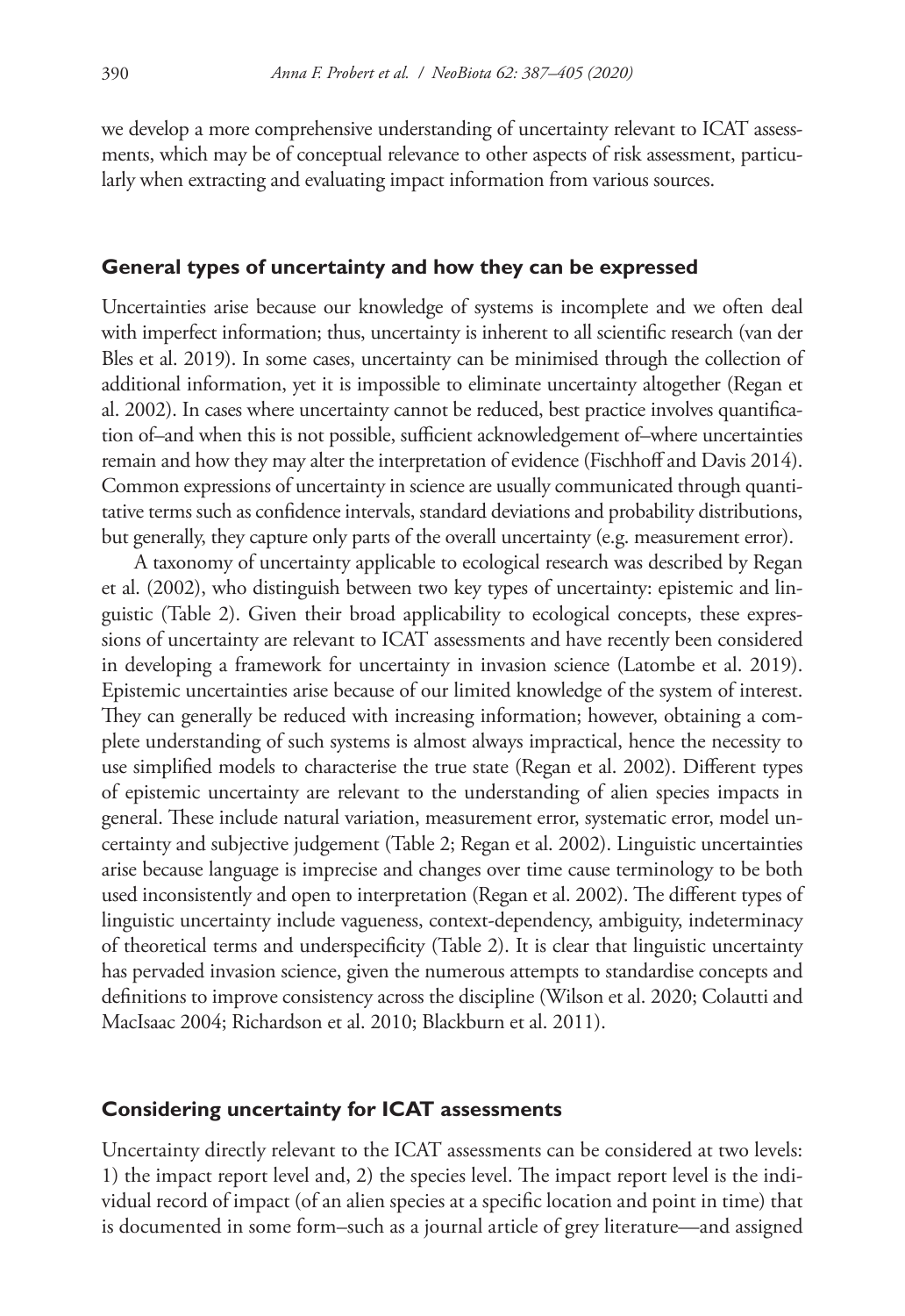| Epistemic                                                                                 | Linguistic                                                                                                                                                                      |
|-------------------------------------------------------------------------------------------|---------------------------------------------------------------------------------------------------------------------------------------------------------------------------------|
| Natural variation                                                                         | Vagueness                                                                                                                                                                       |
| Variations in the variables measured in the study system (e.g.<br>temporally, spatially). | Arises since language allows borderline cases. Particularly relevant<br>to ordinal categories (e.g. high, medium, low) where arbitrary<br>and/or poorly defined cut-offs exist. |
| Measurement error                                                                         | Ambiguity                                                                                                                                                                       |
| Imperfections in the measurement equipment or observational                               | When words have more than one meaning and it is unclear which                                                                                                                   |
| techniques which generates random deviation in the                                        | meaning is intended.                                                                                                                                                            |
| measurement data from the true value. Includes operator error                             |                                                                                                                                                                                 |
| and instrument error.                                                                     |                                                                                                                                                                                 |
| Systematic error                                                                          | Context dependence                                                                                                                                                              |
| Bias in the measuring equipment or sampling procedure that                                | Lack of specificity related to the context in which something is                                                                                                                |
| generates non-random deviations from the true value (e.g. via                             | to be understood. For example, understanding the meaning of                                                                                                                     |
| poorly-calibrated equipment). This also includes error resulting from                     | something being "small" requires knowledge as to whether the                                                                                                                    |
| the deliberate judgement of a person to exclude (or include) data.                        | description refers to an insect or a plant.                                                                                                                                     |
| Model uncertainty                                                                         | Underspecificity                                                                                                                                                                |
| Arises due to the necessary simplifications (models) used to                              | Occurs when there is unwanted generality i.e. there is a lack of                                                                                                                |
| represent physical and biological systems.                                                | specificity to ensure complete understanding.                                                                                                                                   |
| Subjective judgement                                                                      | Indeterminacy of theoretical terms                                                                                                                                              |
| Occurs as a result of the interpretation of data, often when data                         | Arises as the meaning of terms can change over time. For                                                                                                                        |
| are scarce and/or error prone. Particularly relevant to expert                            | instance, this source of uncertainty is particularly relevant to                                                                                                                |
| judgement.                                                                                | taxonomic terms, which may be subject to revision, leading to                                                                                                                   |
|                                                                                           | changes in the names of species or higher-level groups.                                                                                                                         |

**Table 2.** Different types of epistemic and linguistic uncertainties and their definitions which are relevant to the ICAT assessment process (Regan et al. 2002).

an impact score. In contrast, the species level summarises all the individual records of impact for a particular alien taxon (IUCN 2020a).

## **Uncertainties relevant at the impact report level**

The different types of epistemic and linguistic uncertainty emerge across various stages relevant to an ICAT assessment; first, uncertainties will arise when the impact observation is initially observed and/or measured; second, when the impact is communicated in some form of report and third, when the ICAT assessment is conducted (Figure 1). Any uncertainty that arises at any one stage will continue to be present at all subsequent stages, with uncertainty propagating throughout the process, from the initial impact observation to the final ICAT assessment. Thus, all uncertainties that arise prior to the impact assessment are encapsulated in the subsequent stages (Figure 1). All uncertainties relevant here are included in the *impact report* box of Figure 1.

Uncertainty initially emerges in the form of natural variation, which corresponds to spatial and temporal changes occurring within the study system. An appropriate study design will identify a suitable temporal and spatial scale under which impacts of the alien species can be characterised (Christie et al. 2019).

The next step at which uncertainties emerge is when the impact is observed and measured. Here, four new sources of epistemic uncertainties are identified: measurement error, systematic error, model uncertainty and subjective judgement (Figure 1). Each of these uncertainties may not necessarily be relevant for every impact report as the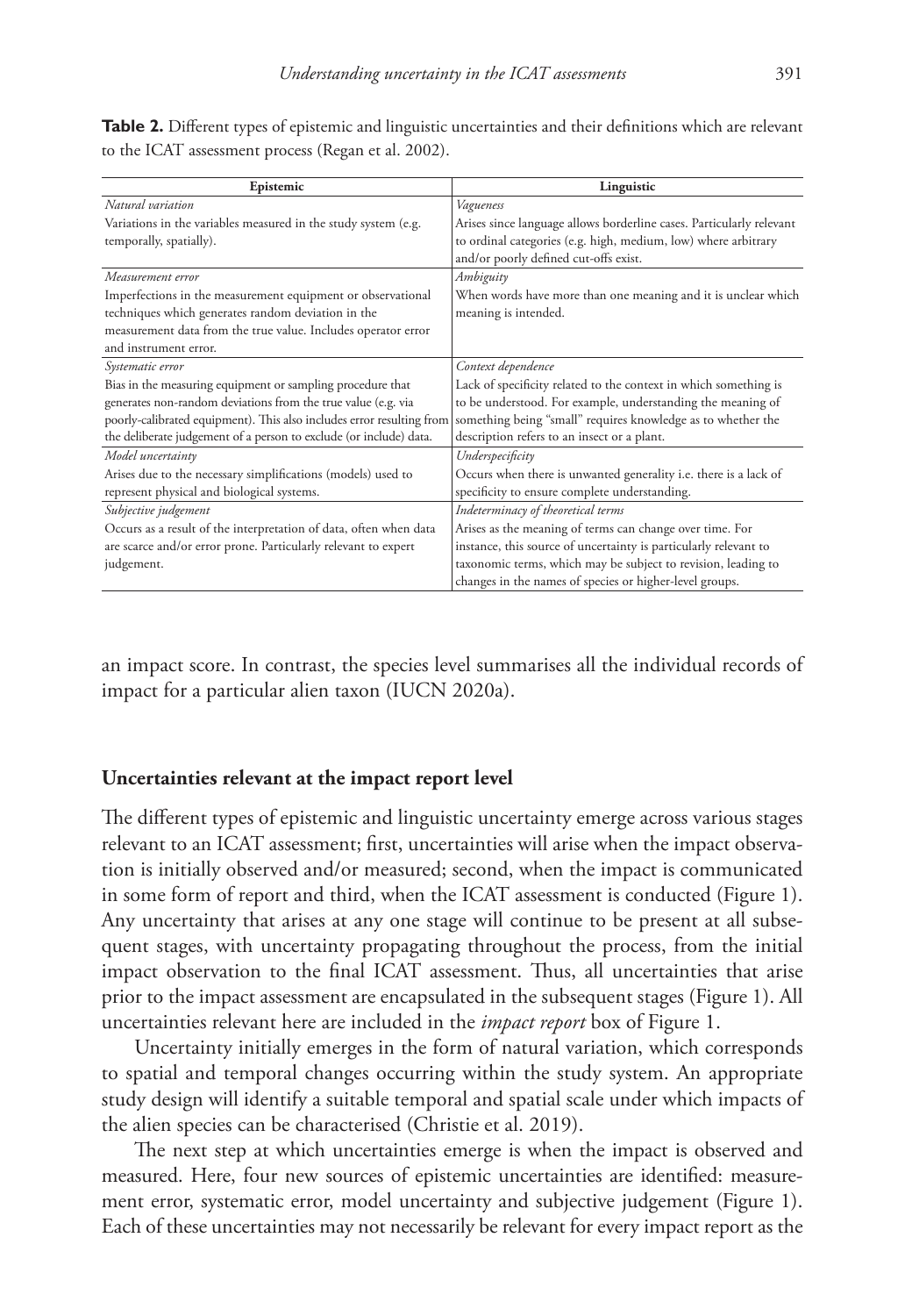

**Figure 1.** Uncertainties propagate across the process of an impact assessment. The first source of uncertainty emerges due to natural variation associated with the occurrence of an alien species' impact on native biota. Uncertainties arise at three key stages when information on the impact of an alien species is captured 1) the impact observation stage; i.e. when the impact is measured 2) the impact report stage; i.e. when the impact is communicated in some form of report and finally, 3) at the ICAT assessment stage; i.e. when the assessment is conducted. Any uncertainty that arises will be carried through to the subsequent stages, as illustrated through the encapsulation of uncertainties across the process.

ICAT assessments allow the use of different information sources (see Table 3 for the key differences in impact records between EICAT and SEICAT that should be considered). For instance, media reports of a change in local human activities-in response to an alien species-deriving from interviews with residents will not be subject to model uncertainty.

Although currently not directly addressed in the framework guidelines (IUCN 2020a; Hawkins et al. 2015; Bacher et al. 2018), linguistic uncertainties are important for assessors to consider when informing the confidence score. Linguistic uncertainties are of direct relevance for ICAT assessments: they occur when the impact observations, or measurements, are described in a report with imprecise and inconsistent language. Often linguistic uncertainty will be difficult to reduce retrospectively. In some cases, linguistic uncertainty (such as a vaguely described methodology of the impact study) may mask the ability to identify epistemic uncertainties.

#### **The assessment process**

Under the published guidelines, assessors are instructed to capture the key sources of epistemic uncertainty for each impact report and ascribe these to one overall level of confidence (IUCN 2020a; Hawkins et al. 2015; Bacher et al. 2018). Following the succession of guidelines, the consideration of uncertainty has been somewhat revised. The most recently-revised EICAT guidelines (IUCN 2020a) identify five major sources of uncertainty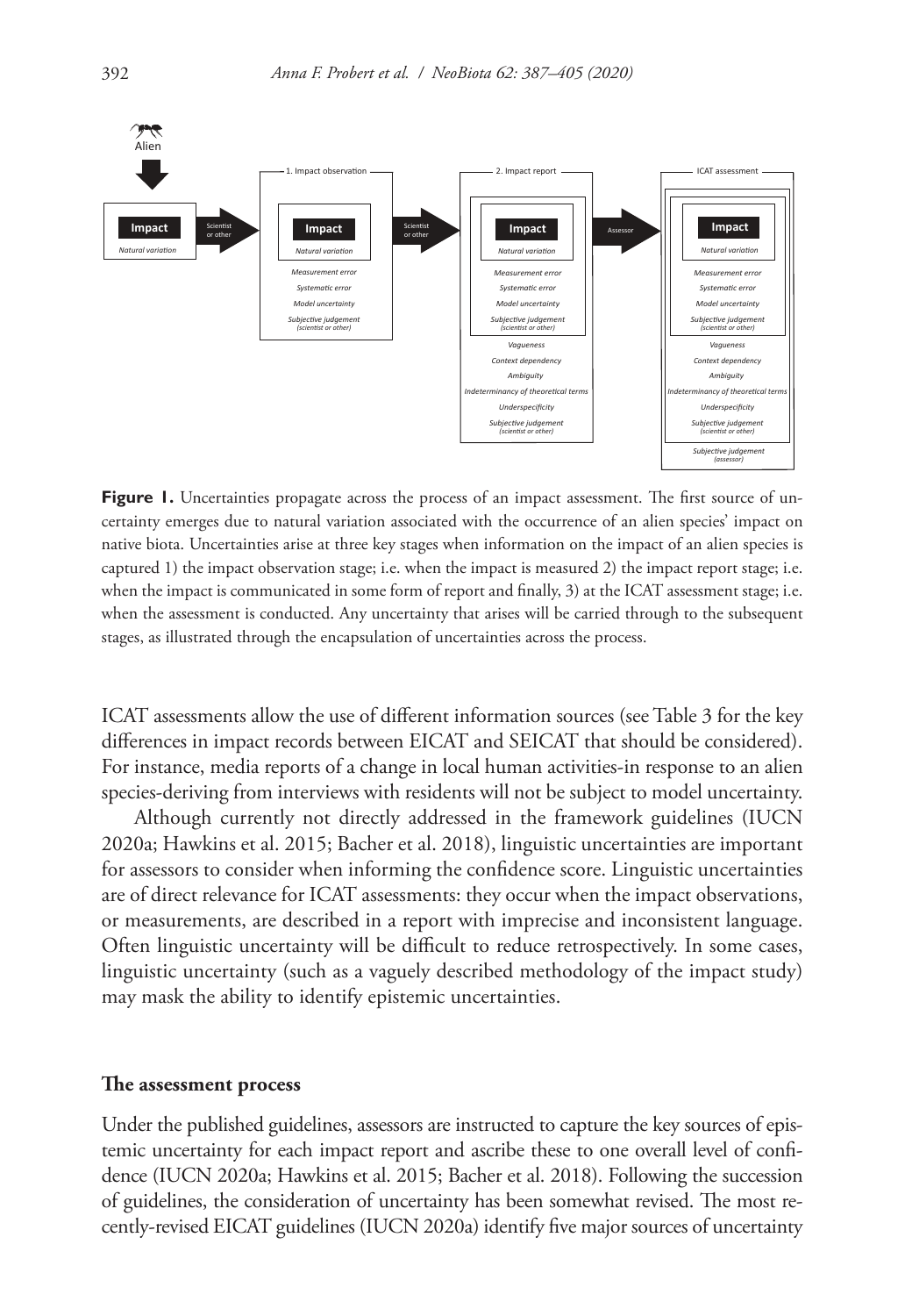that the assessor must consider when assigning a confidence score: i) data quality and type ii) spatial and temporal scale and iii) confounding effects iv) study design and v) overall coherence of evidence. These sources of uncertainty are also relevant for SEICAT; however, given that the currency used to measure impact differs between the two frameworks (native species' populations vs. human activities), interpretation and importance of different uncertainties may vary to fit the criteria and concepts for each framework (Table 3).

When evaluating the magnitude of an impact, the assessor interprets the information contained in the impact report and, when possible, translates this information into one of the five ICAT magnitudes. As impact reports were not aimed at testing the assessment criteria (e.g. which level of organisation of the native population is affected by the alien), the assessor has to interpret the information at hand, a process which inevitably introduces a new source of uncertainty. It may be difficult for ICAT assessors to identify limitations generated by the way the impact was measured and reported. Ideally, authors of an impact study will address limitations with their research; however, ICAT assessors must critically assess all available information (e.g. study design, statistical analyses) to identify potential weakness in the inference of the data. It is at this stage–where the impact measurement is reported—that linguistic uncertainties become relevant and should ideally be recognised by assessors, who should be aware of how language may influence their interpretation of the information.

Assessments will be further compounded by systematic error (i.e. when the assessor systematically decides to include or exclude information that they should otherwise exclude or include) and subjective judgement (Regan et al. 2002). These sources of uncertainty initially become relevant when the assessor conducts a literature review to extract the records of impact for an alien taxon, then decides which fit the framework criteria. For instance, there may be some confusion as to what sources of impact should be included in assessments. Under the EICAT guidelines, impacts are defined as changes to the environment that reduce native biodiversity or alter ecosystem functioning to the detriment of a native species (Hawkins et al. 2015). Therefore, the inclusion of laboratory and mesocosm experiments presents a grey area when considering impact reports. In many cases, such experiments can be informative towards identifying the mechanism(s) through which an alien species impacts on native biodiversity and if native individuals are (potentially) suffering in their performance. However, laboratory and mesocosm studies will always be limited to revealing impacts of MC or MN, given that EICAT measures impacts based on native communities. Therefore, a decline of a natural population or its local extinction cannot be inferred from artificial settings, but such experiments may be useful to provide information about the mechanisms of impact. If assessors include laboratory- or mesocosm-derived sources of information in EICAT assessments, they should be clearly specified as such. Subjective judgement arises due to the interpretation of information; it emerges at the initial impact observation and continues to appear throughout the assessment procedure as each person involved in the process introduces their own form of subjective judgement (Figure 1). An ICAT assessor's subjective judgement is the primary form of uncertainty that we can minimise by clarifying concepts appropriate to assigning confidence scores and improving the consistency amongst assessors when using the two assessment schemes. Subjective judgement is also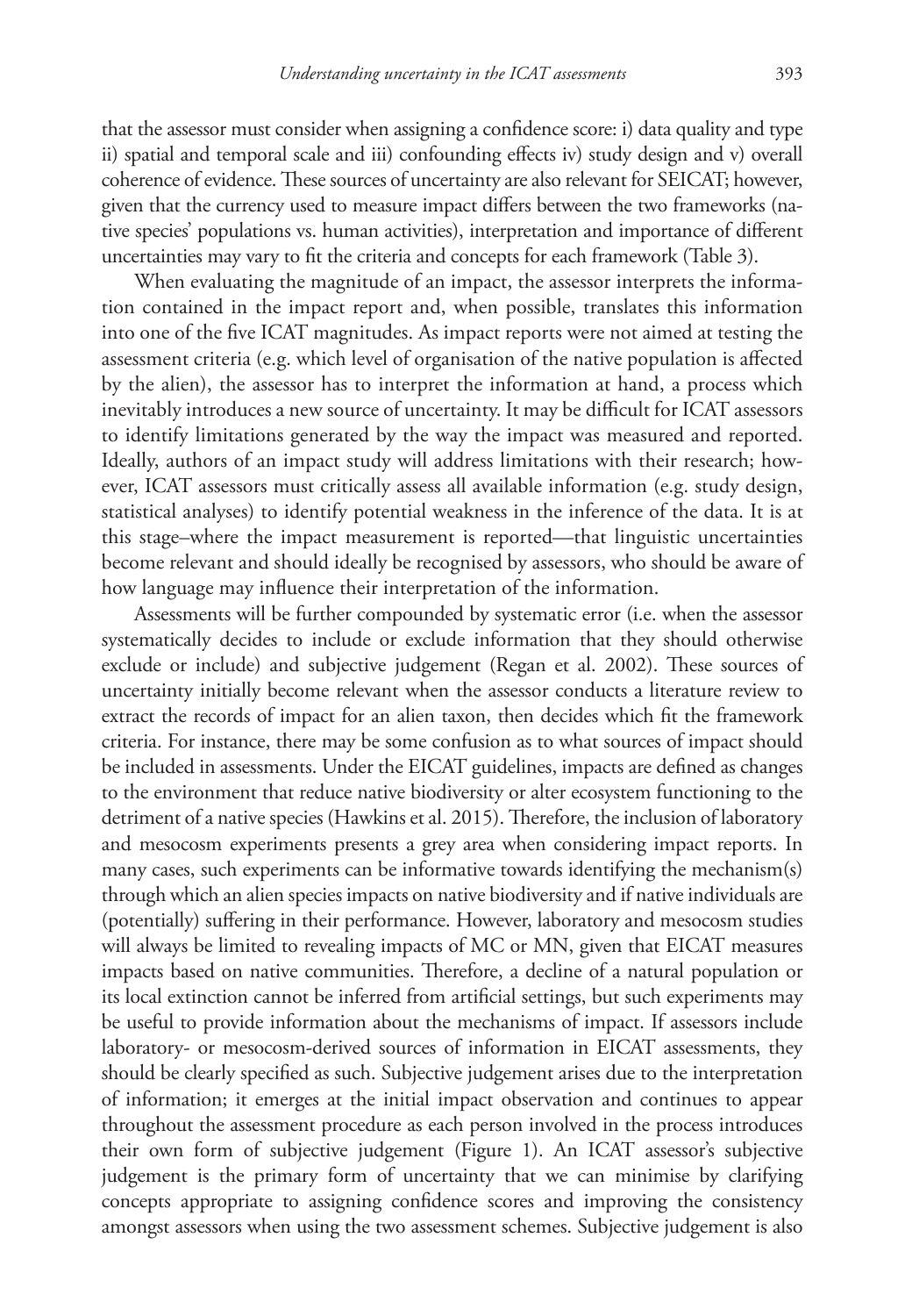|                                                                                                                                                                                                                                                                                                                                                                                                                                                                                                                                                                                                                                                         |                                                                                                                                                                                                                                                                                                                                                                                                                                                                                                                                                                                                                                                                                                                                                                                                                                                                                                                                                                                                                                                  | Table 3. Major sources of uncertainty are identified in the IUCN (2020a) EICAT guidelines. Each source of uncertainty is relevant to both the EICAT and the                                                                                                                                                                                                                                             |
|---------------------------------------------------------------------------------------------------------------------------------------------------------------------------------------------------------------------------------------------------------------------------------------------------------------------------------------------------------------------------------------------------------------------------------------------------------------------------------------------------------------------------------------------------------------------------------------------------------------------------------------------------------|--------------------------------------------------------------------------------------------------------------------------------------------------------------------------------------------------------------------------------------------------------------------------------------------------------------------------------------------------------------------------------------------------------------------------------------------------------------------------------------------------------------------------------------------------------------------------------------------------------------------------------------------------------------------------------------------------------------------------------------------------------------------------------------------------------------------------------------------------------------------------------------------------------------------------------------------------------------------------------------------------------------------------------------------------|---------------------------------------------------------------------------------------------------------------------------------------------------------------------------------------------------------------------------------------------------------------------------------------------------------------------------------------------------------------------------------------------------------|
|                                                                                                                                                                                                                                                                                                                                                                                                                                                                                                                                                                                                                                                         |                                                                                                                                                                                                                                                                                                                                                                                                                                                                                                                                                                                                                                                                                                                                                                                                                                                                                                                                                                                                                                                  | SEICAT schemes; assessors must consider each source when assigning confidence scores. The two frameworks differ in their currencies used to measure impact (na-<br>tive populations [EICAT] versus human activities [SEICAT]). Therefore, contextual understanding of how these uncertainties may influence confidence scores is                                                                        |
|                                                                                                                                                                                                                                                                                                                                                                                                                                                                                                                                                                                                                                                         | required. We highlight some aspects of how considering uncertainty may differ between EICAT and SEICAT below.                                                                                                                                                                                                                                                                                                                                                                                                                                                                                                                                                                                                                                                                                                                                                                                                                                                                                                                                    |                                                                                                                                                                                                                                                                                                                                                                                                         |
| Source of uncertainty                                                                                                                                                                                                                                                                                                                                                                                                                                                                                                                                                                                                                                   | For EICAT                                                                                                                                                                                                                                                                                                                                                                                                                                                                                                                                                                                                                                                                                                                                                                                                                                                                                                                                                                                                                                        | For SEICAT                                                                                                                                                                                                                                                                                                                                                                                              |
| 2016; Blackburn et al. 2019). Further, they must consider<br>drivers or passengers of the recorded impact (MacDougall<br>and Turkington 2005; Bellard et al. 2016; Doherty et al.<br>whether there is any evidence for additional driver(s) of<br>Assessors must consider whether invasive species are<br>change causing the observed effects.<br>Presence of confounding effects                                                                                                                                                                                                                                                                       | correlations between alien and native populations to before- However, with SEICAT, given that people can directly<br>quality and interpretation (Kumschick et al. 2015; Christie<br>species that establishes and thrives in an urban area may not<br>after-control-impact studies, which may influence the data<br>be the driver of native bird declines; rather, it could be that<br>cause of change may be habitat modification that facilitates<br>declines. Studies/reports range from being simple negative<br>loss of resources due to urbanisation are causing the native<br>the alien, which works simultaneously to cause a negative<br>species is to disentangle the driving causes of biodiversity<br>cause of change is not the alien. For instance, the driving<br>A major challenge in understanding the impacts of alien<br>species and native biodiversity loss are reported, but the<br>impact on native species. An example would be an alien<br>et al. 2019). Often, observed correlations between alien<br>birds to decline. | Alien species altering human activities should be considered<br>activity, it may be possible to get a better understanding of<br>communicate the reason for reducing or discontinuing an<br>the causality behind the recorded impact magnitude with<br>in the same way as for EICAT, i.e. the assessor must ask<br>the question "is the alien driving the recorded changes?"<br>much higher confidence. |
| impact affecting one organisation level (e.g. performance of<br>increase in the order of magnitude of the particular impact<br>higher level (e.g. if the impact reduces the population size).<br>so that a new level of organisation is involved (individuals,<br>impact, whereby each step change in a category reflects an<br>the individual), but gives no information of relevance to a<br>population, community). A study/report may describe an<br>This aspect of uncertainty can be captured by considering<br>the directionality of uncertainty for each impact report.<br>The ICAT frameworks evaluate the different levels of<br>Study design | scores can be assigned when the criterion of the magnitude<br>the true impact is not higher and thus, the impact report<br>on the individual performance, but does not capture any<br>A study that is designed to assess the impacts of an alien<br>information about impacts to the population cannot be<br>cannot be assigned a high confidence. High confidence<br>higher than the one assigned has been investigated and<br>assigned higher than an MN. This does not mean that<br>found to be not true.                                                                                                                                                                                                                                                                                                                                                                                                                                                                                                                                     | Reports relevant for SEICAT may not capture the true level<br>people are interviewed to obtain information on the alien's<br>at which the alien is causing an impact. Often, individual<br>impacts and their experience may not represent the true<br>state of the entire community.                                                                                                                    |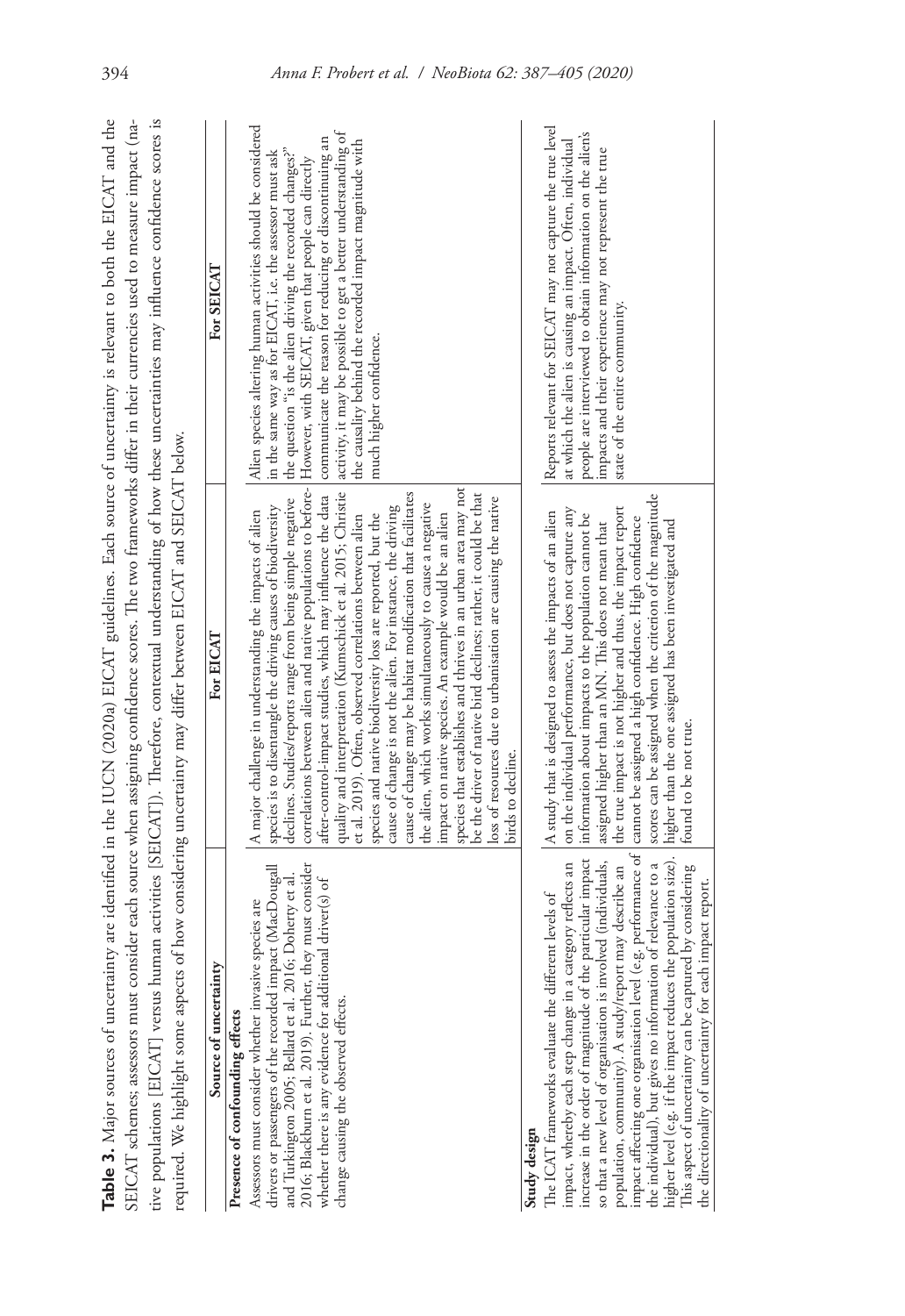| Source of uncertainty                                                                                                                                                                                                                                                                                                                                                                                                                                                                                                                                 | For EICAT                                                                                                                                                                                                                                                                                                                                                                                                                                                                                                                                                                                                                                                                                                | For SEICAT                                                                                                                                                                                                                                                                                                                                                                                                                                                                                                                                                                                                                                                                                                                                                                                                                                                                                                                                                                                                                       |
|-------------------------------------------------------------------------------------------------------------------------------------------------------------------------------------------------------------------------------------------------------------------------------------------------------------------------------------------------------------------------------------------------------------------------------------------------------------------------------------------------------------------------------------------------------|----------------------------------------------------------------------------------------------------------------------------------------------------------------------------------------------------------------------------------------------------------------------------------------------------------------------------------------------------------------------------------------------------------------------------------------------------------------------------------------------------------------------------------------------------------------------------------------------------------------------------------------------------------------------------------------------------------|----------------------------------------------------------------------------------------------------------------------------------------------------------------------------------------------------------------------------------------------------------------------------------------------------------------------------------------------------------------------------------------------------------------------------------------------------------------------------------------------------------------------------------------------------------------------------------------------------------------------------------------------------------------------------------------------------------------------------------------------------------------------------------------------------------------------------------------------------------------------------------------------------------------------------------------------------------------------------------------------------------------------------------|
| either inferred or observed. Assessors might misinterpret the<br>2020a; Hawkins et<br>given the invasion<br>studies as the only studies reporting observed impacts (i.e.<br>al. 2015; Bacher et al. 2018), impacts can be classified as<br>purpose of this distinction, by considering observational<br>this presents a form of linguistic uncertainty present in<br>the guidelines). Rather, we assert that assessors should<br>Based on the ICAT guidelines (IUCN<br>focus only on the quality of the report,<br>Data quality and type<br>scenario. | sourced from primary (i.e. not secondary referencing) and<br>Data used to derive EICAT scores are most frequently<br>grey literature.                                                                                                                                                                                                                                                                                                                                                                                                                                                                                                                                                                    | information on how many people participate in the activity<br>information (Bacher et al. 2018), given people can directly<br>uses the change in activity size as the measure of impact,<br>quantified but inferred from the evidence. For example,<br>contain information of relevance to SEICAT. Although<br>communicate behavioural changes in response to alien<br>anecdotal evidence may be thought of as lower quality<br>species, evidence deriving from such information may<br>infer such effects. Data used to derive SEICAT scores<br>studies of diseases and parasites transmitted by aliens<br>and on the local population size, is required for high<br>affecting humans will rarely report quantitatively on<br>how they affect activities, although the authors may<br>reveal the true state of impact. However, as SEICAT<br>A decrease in the size of human activity may not be<br>personal communications and media reports often<br>are more likely to be anecdotal forms of evidence;<br>confidence reports. |
| Understanding if the impact has been recorded at a relevant Assessors should ask if the study was conducted on a scale<br>spatial scale to capture the assigned impact magnitude<br>Spatial scale<br>accurately.                                                                                                                                                                                                                                                                                                                                      | data with high confidence. Surveys may make it appear as if<br>the population has declined, when in reality, species that are<br>population can be difficult to delimit given suitable habitat<br>jurisdictions. It may be particularly difficult to discern if an<br>further, populations are often managed within geopolitical<br>for a species is usually fragmented across a landscape and<br>alien taxon causes a decline in population from available<br>what constitutes a local population for a given species. A<br>be characterised. This requires a basic understanding of<br>over which native species in the region of interest can<br>mobile may avoid areas when an alien species occurs. | The 'focal region' for SEICAT can be highly variable given<br>densities of human communities. Impacts may be assessed<br>on scales ranging from small villages to large metropolitan<br>areas. Therefore, data about the number of people affected<br>size across the geographic scale should be included in the<br>(i.e. those that reduce their activity) and the population<br>assessment when the information is available.                                                                                                                                                                                                                                                                                                                                                                                                                                                                                                                                                                                                  |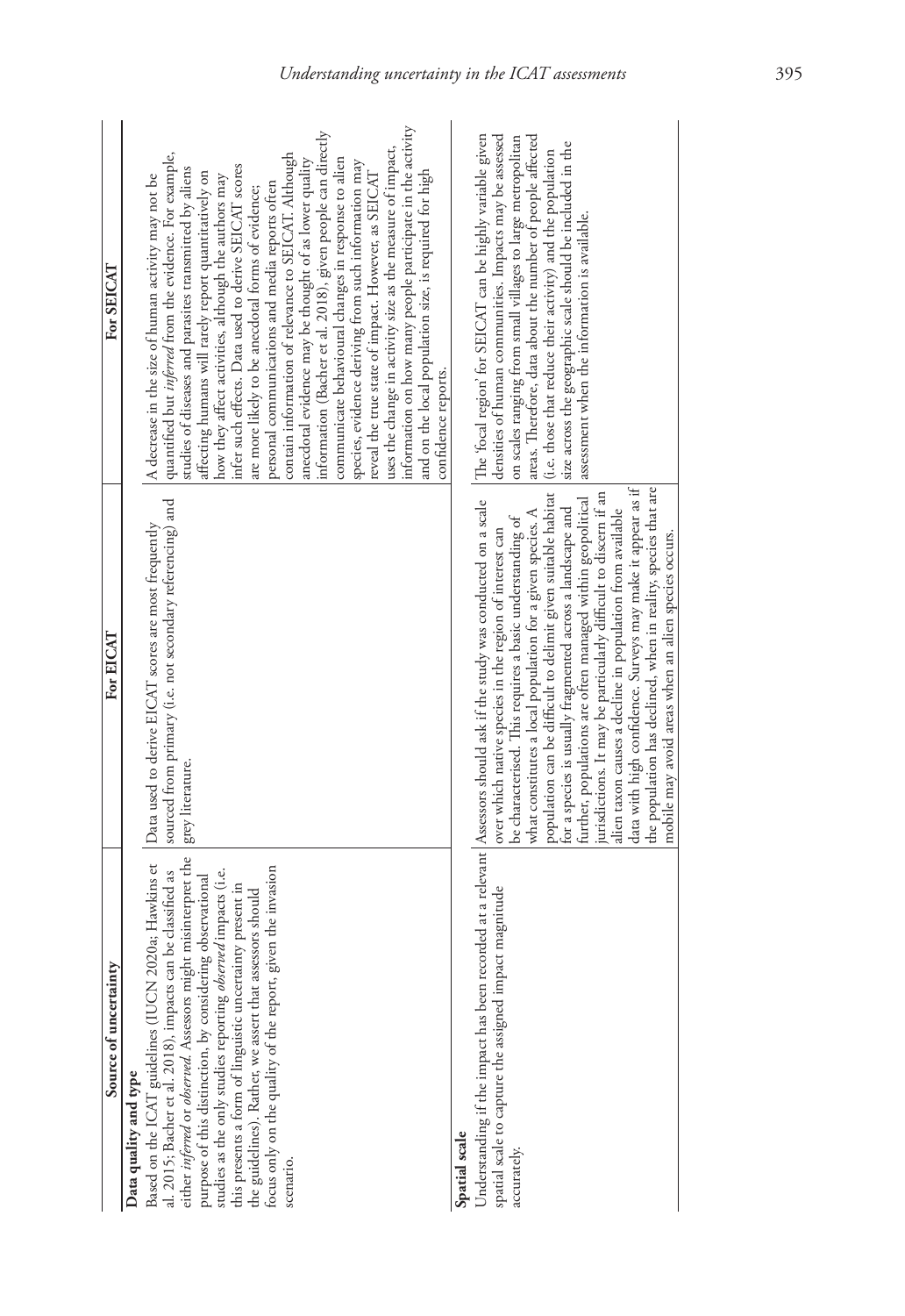| Source of uncertainty                                                                                                                                                                                                                                                                                                                                                                                                                                                                                                                                                                                                                                                                                                                                                       | For EICAT                                                                                                                                                                                                                                                                                                                                                                                                                                                                | For SEICAT                                                                       |
|-----------------------------------------------------------------------------------------------------------------------------------------------------------------------------------------------------------------------------------------------------------------------------------------------------------------------------------------------------------------------------------------------------------------------------------------------------------------------------------------------------------------------------------------------------------------------------------------------------------------------------------------------------------------------------------------------------------------------------------------------------------------------------|--------------------------------------------------------------------------------------------------------------------------------------------------------------------------------------------------------------------------------------------------------------------------------------------------------------------------------------------------------------------------------------------------------------------------------------------------------------------------|----------------------------------------------------------------------------------|
| n earlier guidelines, the temporal scale at which the impact Changes in native population size may be limited to only<br>since the ICAT frameworks assign magnitude, based on the effect on reducing the overall population size. Assessors<br>varies with the temporal scale. Uncertainty at the temporal<br>scale is important in two aspects, whereby the study may<br>mpact or the study provides an inaccurate snapshot that is<br>not reflective of impact; for instance, the study focused on<br>However, it is important to assess how the "true" impact<br>one season or was just too short to be able to capture any<br>was previously recorded was not considered important<br>not capture a relevant time period to detect maximum<br>Temporal scale<br>change. | snapshot in time and determine how relevant the impact is<br>a short period (e.g. seasonally), which generally has little<br>at a suitable temporal scale.                                                                                                                                                                                                                                                                                                               | The same issues relating to temporal scale for EICAT are<br>relevant for SEICAT. |
| contradictory or<br>At the individual impact report level, assessors must<br>determine whether all the evidence poi<br>direction or whether evidence may be<br>Coherence of evidence<br>ambiguous.                                                                                                                                                                                                                                                                                                                                                                                                                                                                                                                                                                          | ints towards the same [evidence based on different variables measured to determine whether an alien species is causing reductions in activity<br>physiological variable of a native species in response to an<br>alien may indicate both negative and positive effects (e.g.<br>a reduction in height of plant growth but increase in leaf<br>impact. For instance, a study measuring more than one<br>A study relevant for EICAT may present conflicting<br>area size). | There may be conflicting reports from individuals as to<br>size.                 |
|                                                                                                                                                                                                                                                                                                                                                                                                                                                                                                                                                                                                                                                                                                                                                                             |                                                                                                                                                                                                                                                                                                                                                                                                                                                                          |                                                                                  |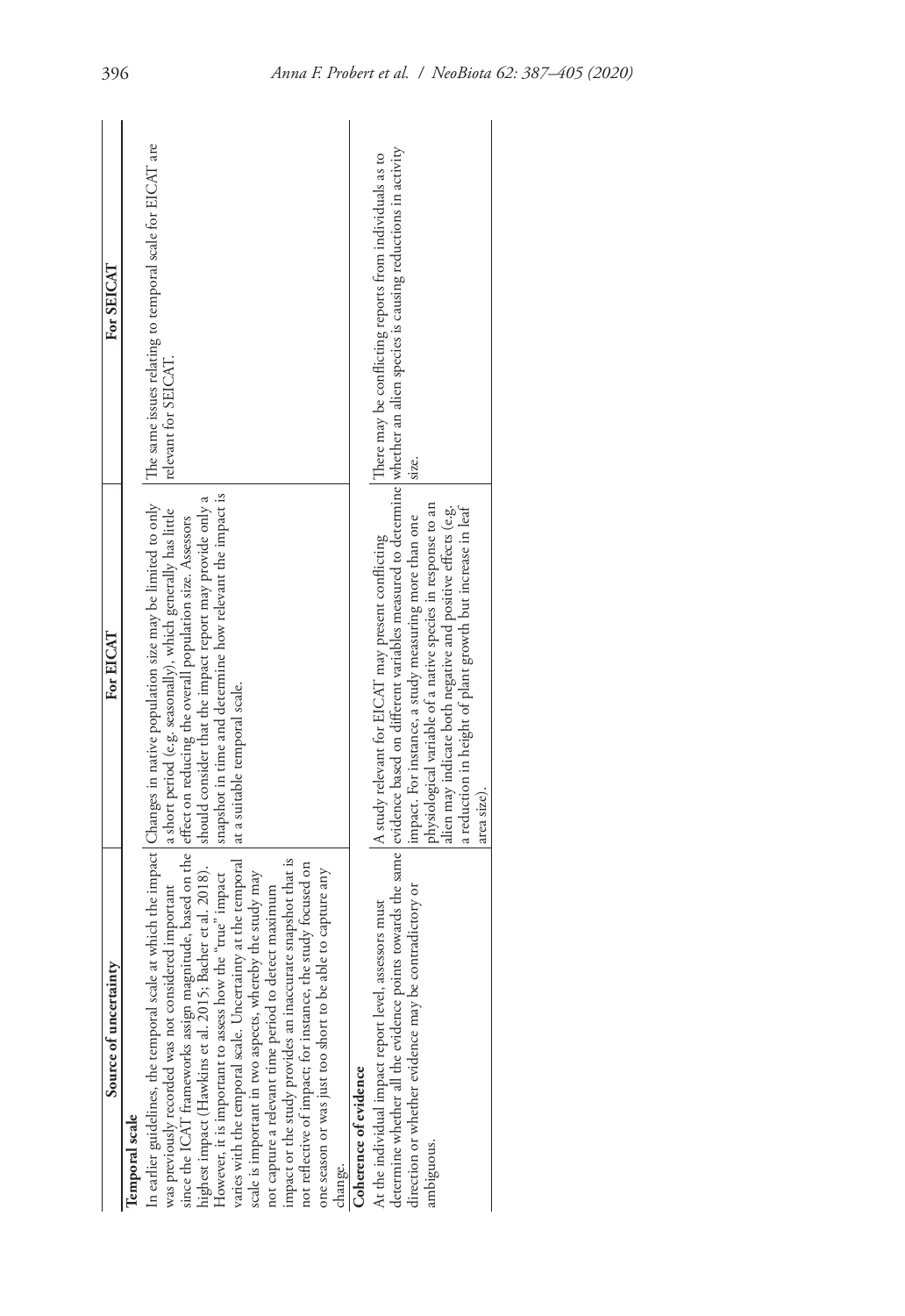relevant to uncertainties when summarising impacts at the species level (see below). Additionally, it must be considered how the written synthesis of ICAT assessments and the justifications of classifications may propagate linguistic uncertainty further.

#### **Directionality of uncertainty**

Uncertainty in impact assessments means that the true impact can be higher or lower than the one assigned. However, assessors may be confident that an impact magnitude is not lower than the one assigned, but could be higher (or vice versa). Thus, uncertainty can be asymmetrically distributed around the assessment value; it may be larger in one direction than in the other. This directionality aspect of uncertainty is currently not captured using the confidence scores, yet may provide important insight to impacts. Using EICAT as an example, it may be that the assessor assigns a minor impact score (MN) to an impact record that robustly demonstrates that an alien taxon affects the performance of individuals of a native species and, thus, is not negligible (i.e. not MC). However, given the study did not address (i.e. measure) whether the impact is causing a decline in the local population, it is not possible to know whether the 'true' impact caused by the alien taxon is higher (MO, MR or MV). For instance, studies that assess physiological responses of native species to invasive species do not necessarily relate such effects beyond the individual (i.e. effects on fitness resulting in declining populations) (Graham et al. 2012). Such cases are quite distinct to impact records that sought to quantify population responses to an alien species, yet found no evidence in support of population decline. Since documenting directionality in uncertainty related to each impact record may improve our overall understanding of potential impacts, this information may be particularly useful once several records of impact are obtained for a single species. Directionality in uncertainty, therefore, presents an important facet of uncertainty to recognise when using the ICAT schemes.

#### **Uncertainties relevant at the species level**

Presently, there is no consideration of uncertainty beyond the confidence score assigned to each impact report (IUCN 2020a; Hawkins et al. 2015; Bacher et al. 2018). The ICAT assessment schemes adopt the precautionary principle, whereby the overall classification of an alien taxon is based on the highest magnitude the taxon has reached. Therefore, there is no distinction between species with the same highest impact magnitude, regardless of whether there are few or many accounts of impact. It is also important to acknowledge additional sources of uncertainty which influence the ability to conduct assessments for alien taxa. As these uncertainties occur beyond the individual impact report level, they are not captured by the confidence score as currently described. Uncertainties due to the biases in the collected and the existing (or produced) impact reports contribute to the quality of final assessments, making them of direct relevance when comparing taxa based on ICAT scores. If alien taxa are com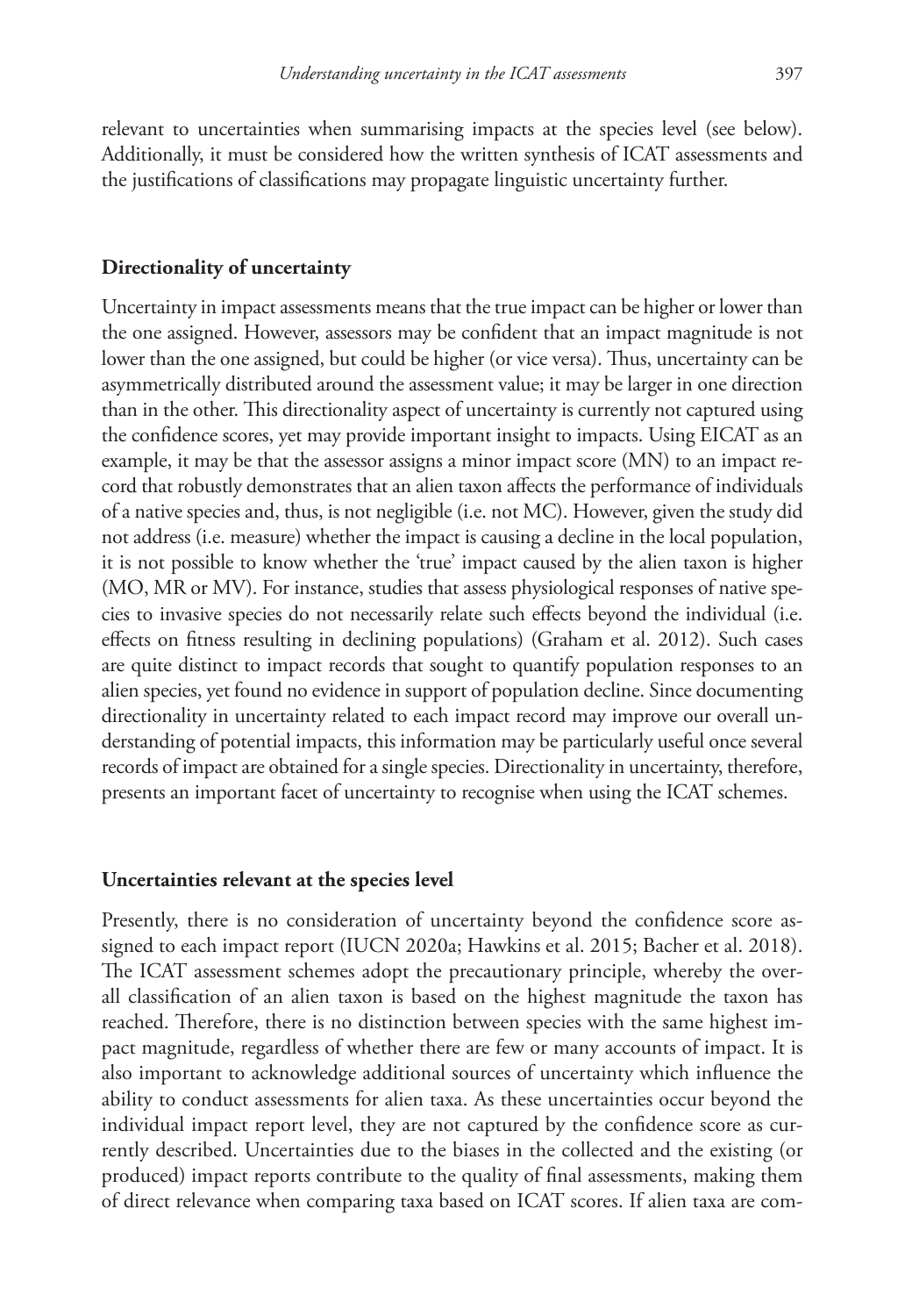pared, based on the highest magnitude they have been observed to cause (Hawkins et al. 2015; Bacher et al. 2018), it is pertinent that their highest impact magnitude caused in nature is documented and that these data have been adequately collected and assessed using the ICAT frameworks. It is likely that the more impact reports for an alien species that are produced, collected and assessed, the higher the chance that the maximum impact of the alien taxon will be detected and correctly classified. We recognise three important aspects to evaluate when looking at species-level comparisons: biases in existing data, data collection and data assessment.

## **Biases in the existing data**

The availability of impact records will vary widely within (Evans et al. 2018b) and between taxa (Vilà et al. 2010) and will not necessarily be reflective of impact severity (Evans and Blackburn 2019). Indeed, of the larger taxonomic groups that have been assessed (amphibians, bamboos, birds), the majority of species are classified as data deficient (Evans et al. 2016; Kumschick et al. 2017; Canavan et al. 2019). As biases in biological records (Isaac and Pocock 2015) and within invasion biology are evident (Pyšek et al. 2008), some taxa will be disproportionately represented when conducting literature searches necessary for ICAT assessments. Gaps may be driven by funding availability with regions associated with higher economic status investing more in invasive species research (Pyšek et al. 2008; Bellard and Jeschke 2016). Further, it is usual for a lag time between an alien species becoming established and research effort on the species in the new environment to be observed (Essl et al. 2015; Lyons et al. 2019). Due to this and other reasons, such as the nature and duration of the peer-review process, the dissemination of impacts reports is often delayed (Vilà et al. 2019). Even well-studied species may not have impacts measured that can be easily transferred to ICAT scores, potentially rendering it data deficient or with few reports from which to derive an impact magnitude. For instance, alien species may be well documented to impact via various mechanisms (e.g. predation, competition) under laboratory settings, but poorly represented under natural conditions. Often, biological aspects, related to mechanisms of impact, are well-researched (e.g. dietary overlap, aggressive behaviour) for alien species, but the effects on native biodiversity are not measured, rendering such studies irrelevant to EICAT assessments. Our main suggestion regarding the bias in–or lack of–existing and relevant impact data, is to adapt future impact reports to EICAT criteria: studies should focus more on the changes in the impacted native populations (in natural conditions) and less on the alien populations.

# **Biases in the data collection**

Inconsistencies amongst assessors may be driven from the initial stage of data collection (the literature review), with variation attributed to different search strategies employed by individual assessors (Kumschick et al. 2017). Reproducibility in science is a major topic of discussion (Baker 2016; Fanelli 2018) and how systematic literature searches are conducted is often poorly detailed leading to non-reproducible results (Cooper et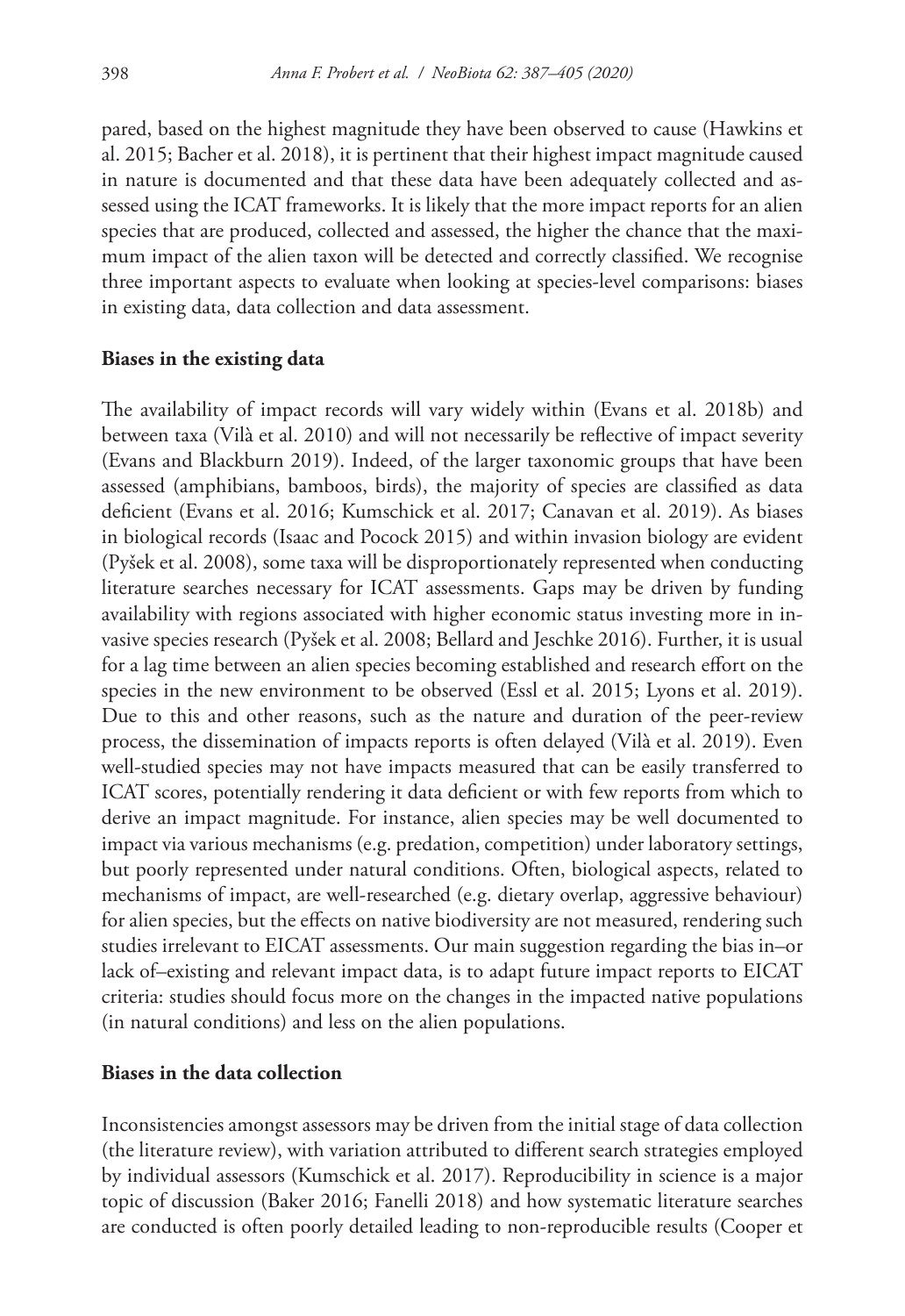al. 2018; Faggion and Diaz 2019). Assessors should be specific on how they conduct their literature searches to promote transparency, which in turn, will facilitate more robust inter-specific comparisons if data requires additional reviewing. Furthermore, documentation of the sources used to score species and the final data for assessments should be published with studies using the assessment schemes (see also Kumschick et al. 2020). Another major difficulty in data accessibility may arise from language barriers that affect the assessor's ability to collate impact reports. This is likely to be particularly applicable for SEICAT assessments, where it is expected that relevant reports of impacts on human well-being will, more often, be published in local languages. Discussions with people in local languages to identify socio-economic issues arising from the presence of alien species may facilitate assessments of species that are otherwise data deficient and help better understand additional human dimensions of biological invasions. Much regional evidence on the impacts of alien species will be confined to sources of information, such as local government reports and student theses.

## **Biases in the data assessment**

Additional inconsistencies amongst assessors may occur because the criteria of the ICAT frameworks are interpreted and applied differently; individual assessors will inevitably introduce their own level of bias to the process of both assigning impact categories and confidence scores. A recent study by González-Moreno et al. (2019) found variation in scoring species' impacts amongst assessors for different assessment schemes, including EICAT. Although a level of subjectivity is inevitable, some of this uncertainty may be reduced through improvement in the protocol, such as the refinement of guidelines, which is already reflected in the succession of EICAT guidelines (Blackburn et al. 2014; Hawkins et al. 2015; IUCN 2020a). However, clarification about the changes and ensuring these are effectively communicated will be important to maximise consistency (see Volery et al. 2020, as the application of different versions of the guidelines may further lead to inconsistencies across different assessments. Conducting workshops, training sessions and developing online tools that help guide assessors through the process–giving examples where uncertainty is most likely to arise–might help reduce these uncertainties. Refinements can be made as feedback from assessors identifies more issues that require additional explanation or adaptation.

It is worth noting that, given the variation observed amongst assessors when applying scoring schemes (Matthews et al. 2017; González-Moreno et al. 2019), confidence scores are likely to be subject to a similar level of inconsistency. The accompanying probabilities (Table 1) to each of the three qualitative confidence scores are intended to reduce variation in the interpretation of terms. Indeed, differences in the interpretation of the descriptions of uncertainty are known to occur amongst individuals (Budescu and Wallsten 1985). Presenting linguistic descriptions and corresponding likelihoods can, therefore, reduce the misinterpretation of confidence scoring (Budescu et al. 2014). The degree of consistency amongst assessors when assigning confidence scores should be examined to determine whether refining the expressions of confidence is necessary to reduce potential misinterpretation.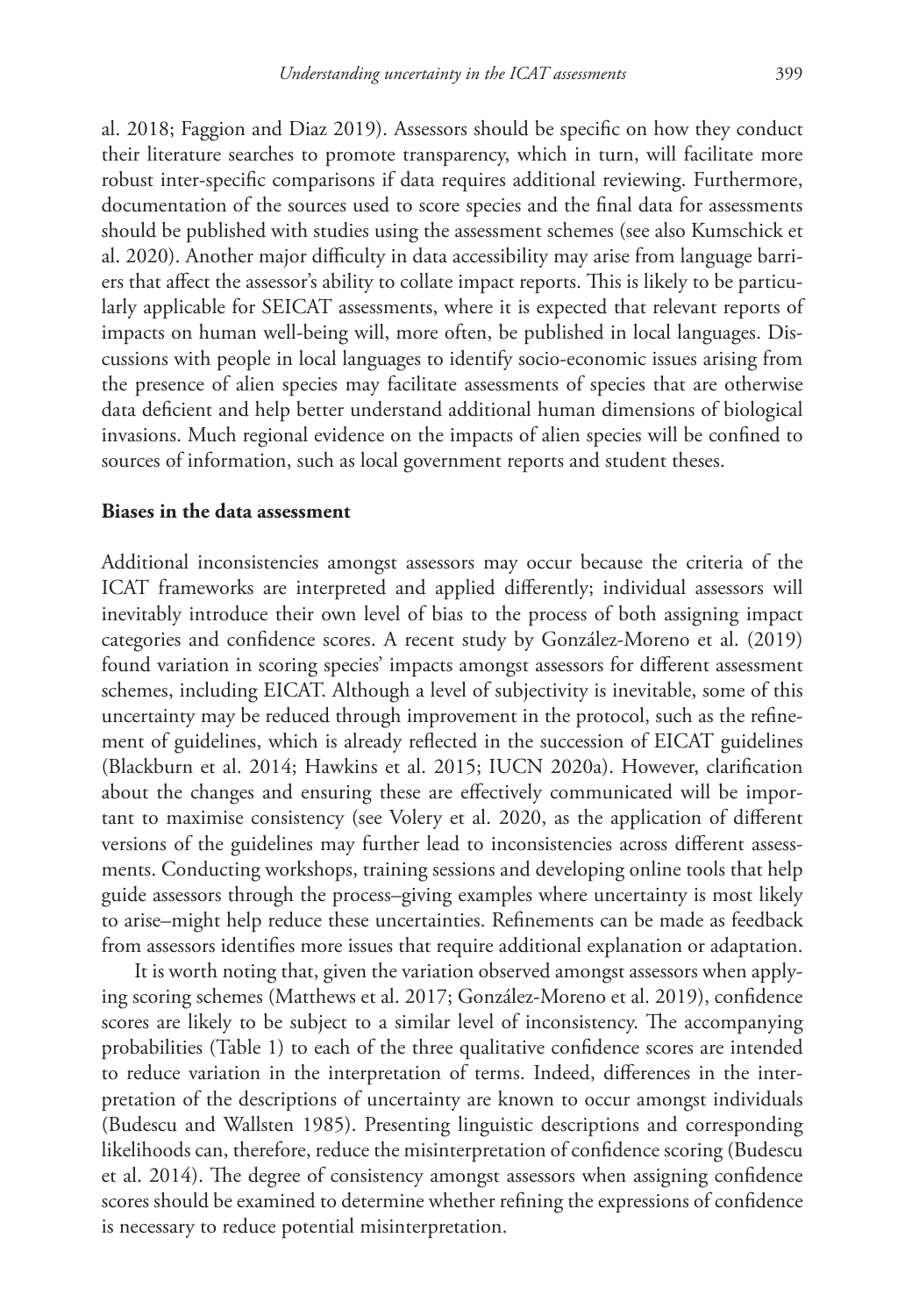## **Conclusions**

To produce robust impact assessments and facilitate the comparison of impacts between taxa, procedures must adequately account for uncertainties (McGeoch et al. 2012). We have highlighted key sources of uncertainty to consider when conducting the ICAT assessments and emphasised the importance of acknowledging all forms of uncertainty even when not directly relevant to informing confidence scores. As uncertainties propagate throughout the various stages of any ICAT assessment (deriving from both the impact measurer/reporter and the ICAT assessor), it is important that they are clearly defined and acknowledged to improve the overall impact assessment procedure. However, it should be noted that it will be impossible to address all types of uncertainty in any framework due to unforeseeable changes in the system under investigation or other unknown unknowns.

As the ICAT frameworks become more readily applied across different taxonomic groups, uncertainties must be appropriately considered to improve the overall ability to correctly classify impacts. By improving the consideration of uncertainty under the ICAT guidelines, we may increase the functionality of the tool for researchers and practitioners. All other things being equal (i.e. control effort, cultural values, positive impacts etc.), species that will be the best candidates for prioritisation will be those that have the highest impact with high corresponding confidence.

## **Acknowledgements**

This paper emerged from a workshop on 'Frameworks used in Invasion Science' hosted by the DSI-NRF Centre of Excellence for Invasion Biology in Stellenbosch, South Africa, 11–13 November 2019, that was supported by the National Research Foundation of South Africa and Stellenbosch University. We thank Khensani Nkuna, Susan Canavan, Bianca Hagen and David Kesner for useful discussions on uncertainty. SK acknowledges the support of the DSI-NRF Centre of Excellence for Invasion Biology (CIB) and Stellenbosch University and the South African Department of Forestry, Fisheries and the Environment (DFFtE) nothing that this publication does not necessarily represent the views or opinions of DFFtE or its employees. AFP, LV, GV and SB acknowledge funding from the Swiss National Science Foundation (grant numbers 31003A\_179491 and 31BD30\_184114) and the Belmont Forum – BiodivERsA International joint call project InvasiBES (PCI2018-092939). We are thankful to Jodie Peyton and Sandro Bertolino for their helpful comments in improving the manuscript.

## **References**

Ascher WL (2004) Scientific information and uncertainty: Challenges for the use of science in policymaking. Science and Engineering Ethics 10: 437–455. [https://doi.org/10.1007/](https://doi.org/10.1007/s11948-004-0002-z) [s11948-004-0002-z](https://doi.org/10.1007/s11948-004-0002-z)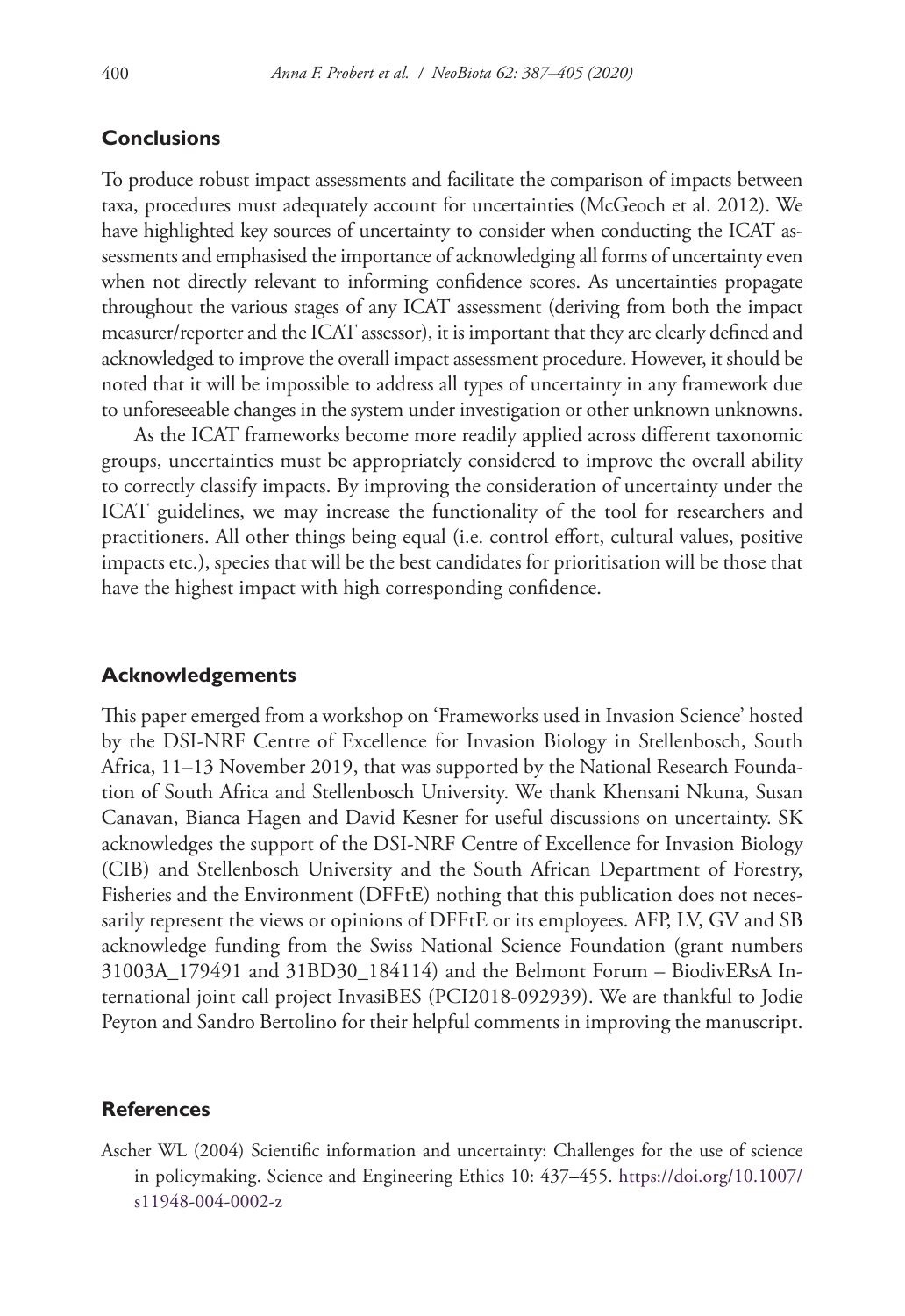- Bacher S, Blackburn TM, Essl F, Genovesi P, Heikkilä J, Jeschke JM, Jones G, Keller R, Kenis M, Kueffer C, Martinou AF, Nentwig W, Pergl J, Pyšek P, Rabitsch W, Richardson DM, Roy HE, Saul W-C, Scalera R, Vilà M, Wilson JRU, Kumschick S (2018) Socio-economic impact classification of alien taxa (SEICAT). Methods in Ecology and Evolution 9: 159– 168.<https://doi.org/10.1111/2041-210X.12844>
- Baker M (2016) 1,500 scientists lift the lid on reproducibility. Nature 533: 452–454. [https://](https://doi.org/10.1038/533452a) [doi.org/10.1038/533452a](https://doi.org/10.1038/533452a)
- Bellard C, Jeschke JM (2016) A spatial mismatch between invader impacts and research publications. Conservation Biology 30: 230–232. <https://doi.org/10.1111/cobi.12611>
- Bellard C, Cassey P, Blackburn TM (2016) Alien species as a driver of recent extinctions. Biology Letters 12.<https://doi.org/10.1098/rsbl.2015.0623>
- Blackburn TM, Bellard C, Ricciardi A (2019) Alien versus native species as drivers of recent extinctions. Frontiers in Ecology and the Environment 17: 203–207.<https://doi.org/10.1002/fee.2020>
- Blackburn TM, Pyšek P, Bacher S, Carlton JT, Duncan RP, Jarošík V, Wilson JRU, Richardson DM (2011) A proposed unified framework for biological invasions. Trends in Ecology & Evolution 26: 333–339. <https://doi.org/10.1016/j.tree.2011.03.023>
- Blackburn TM, Essl F, Evans T, Hulme PE, Jeschke JM, Kühn I, Kumschick S, Marková Z, Mrugala A, Nentwig W, Pergl J, Pysek P, Rabitsch W, Ricciardi A, Richardson D, Sendek A, Vilà M, Wilson JRU, Winter M, Genovesi P, Bacher S (2014) A unified classification of alien species based on the magnitude of their environmental impacts. PLoS Biology 12: e1001850.<https://doi.org/10.1371/journal.pbio.1001850>
- van der Bles AM, Freeman ALJ, Mitchell J, Galvao AB, Zaval L, Spiegelhalter DJ (2019) Communicating uncertainty about facts, numbers and science. Royal Society Open Science 6: 181870.<https://doi.org/10.1098/rsos.181870>
- Bremner A, Park K (2007) Public attitudes to the management of invasive non-native species in Scotland. Biological Conservation 139: 306–314.<https://doi.org/10.1016/j.biocon.2007.07.005>
- Budescu DV, Wallsten TS (1985) Consistency in interpretation of probabilistic phrases. Organizational Behavior and Human Decision Processes 36: 391–405. [https://doi.](https://doi.org/10.1016/0749-5978(85)90007-X) [org/10.1016/0749-5978\(85\)90007-X](https://doi.org/10.1016/0749-5978(85)90007-X)
- Budescu DV, Por H-H, Broomell SB, Smithson M (2014) The interpretation of IPCC probabilistic statements around the world. Nature Climate Change 4: 508–512. [https://doi.](https://doi.org/10.1038/nclimate2194) [org/10.1038/nclimate2194](https://doi.org/10.1038/nclimate2194)
- Canavan S, Kumschick S, Roux JJL, Richardson DM, Wilson JRU (2019) Does origin determine environmental impacts? Not for bamboos. Plants, people, planet 1: 119–128. <https://doi.org/10.1002/ppp3.5>
- Christie AP, Amano T, Martin PA, Shackelford GE, Simmons BI, Sutherland WJ (2019) Simple study designs in ecology produce inaccurate estimates of biodiversity responses. Journal of Applied Ecology 56: 2742–2754. <https://doi.org/10.1111/1365-2664.13499>
- Colautti RI, MacIsaac HJ (2004) A neutral terminology to define "invasive" species. Diversity and Distributions 10: 135–141.<https://doi.org/10.1111/j.1366-9516.2004.00061.x>
- Cooper C, Booth A, Varley-Campbell J, Britten N, Garside R (2018) Defining the process to literature searching in systematic reviews: a literature review of guidance and supporting studies. BMC Medical Research Methodology 18: 1–85.<https://doi.org/10.1186/s12874-018-0545-3>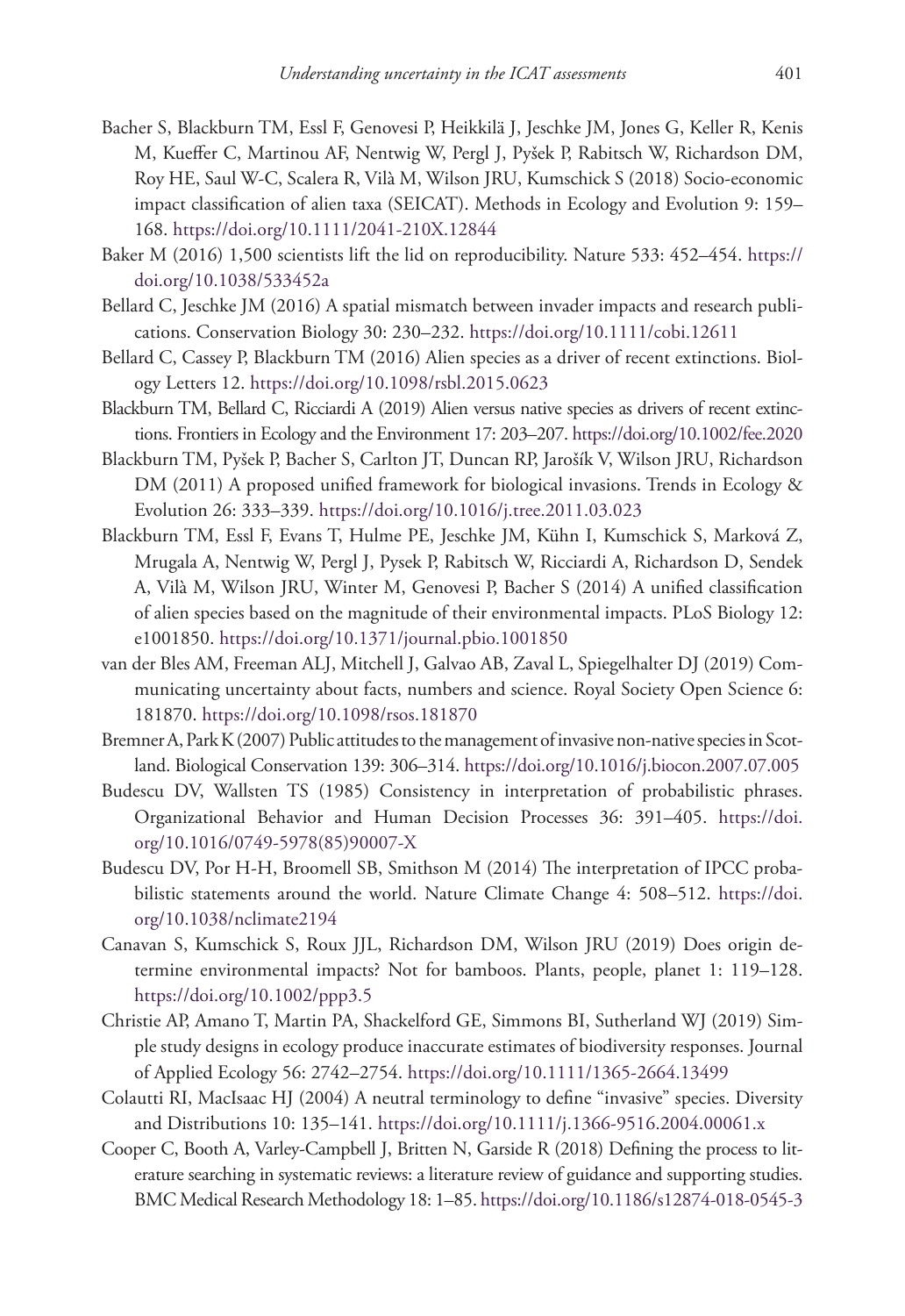- Courchamp F, Fournier A, Bellard C, Bertelsmeier C, Bonnaud E, Jeschke JM, Russell JC (2017) Invasion Biology: Specific Problems and Possible Solutions. Trends in Ecology & Evolution 32: 13–22. <https://doi.org/10.1016/j.tree.2016.11.001>
- Doherty TS, Glen AS, Nimmo DG, Ritchie EG, Dickman CR (2016) Invasive predators and global biodiversity loss. Proceedings of the National Academy of Sciences 113: 11261– 11265.<https://doi.org/10.1073/pnas.1602480113>
- Essl F, Dullinger S, Rabitsch W, Hulme PE, Pyšek P, Wilson JRU, Richardson DM (2015) Historical legacies accumulate to shape future biodiversity in an era of rapid global change. Diversity and Distributions 21: 534–547. <https://doi.org/10.1111/ddi.12312>
- Evans T, Blackburn TM (2019) Global variation in the availability of data on the environmental impacts of alien birds. Biological Invasions 22: 1027–1036. [https://doi.org/10.1007/](https://doi.org/10.1007/s10530-019-02153-z) [s10530-019-02153-z](https://doi.org/10.1007/s10530-019-02153-z)
- Evans T, Blackburn TM, Jeschke JM, Probert AF, Bacher S (2020) Application of the Socio-Economic Impact Classification for Alien Taxa (SEICAT) to a global assessment of alien bird impacts. In: Wilson JR, Bacher S, Daehler CC, Groom QJ, Kumschick S, Lockwood JL, Robinson TB, Zengeya TA, Richardson DM (Eds) Frameworks used in Invasion Science. NeoBiota 62: 123–142. <https://doi.org/10.3897/neobiota.62.51150>
- Evans T, Kumschick S, Blackburn TM (2016) Application of the Environmental Impact Classification for Alien Taxa (EICAT) to a global assessment of alien bird impacts. Diversity and Distributions 22: 919–931.<https://doi.org/10.1111/ddi.12464>
- Evans T, Kumschick S, Şekercioğlu ÇH, Blackburn TM (2018a) Identifying the factors that determine the severity and type of alien bird impacts. Diversity and Distributions 24: 800–810.<https://doi.org/10.1111/ddi.12721>
- Evans T, Pigot A, Kumschick S, Şekercioğlu ÇH, Blackburn TM (2018b) Determinants of data deficiency in the impacts of alien bird species. Ecography 41: 1401–1410. [https://doi.](https://doi.org/10.1111/ecog.03232) [org/10.1111/ecog.03232](https://doi.org/10.1111/ecog.03232)
- Faggion CM, Diaz KT (2019) Overview authors rarely defined systematic reviews that are included in their overviews. Journal of Clinical Epidemiology 109: 70–79. [https://doi.](https://doi.org/10.1016/j.jclinepi.2019.01.004) [org/10.1016/j.jclinepi.2019.01.004](https://doi.org/10.1016/j.jclinepi.2019.01.004)
- Fanelli D (2018) Opinion: Is science really facing a reproducibility crisis, and do we need it to? Proceedings of the National Academy of Sciences 115: 2628–2631. [https://doi.](https://doi.org/10.1073/pnas.1708272114) [org/10.1073/pnas.1708272114](https://doi.org/10.1073/pnas.1708272114)
- Fischhoff B, Davis AL (2014) Communicating scientific uncertainty. Proceedings of the National Academy of Sciences 111: 13664–13671.<https://doi.org/10.1073/pnas.1317504111>
- Galanidi M, Zenetos A, Bacher S (2018) Assessing the socio-economic impacts of priority marine invasive fishes in the Mediterranean with the newly proposed SEICAT methodology. Mediterranean Marine Science 19: 107–123.<https://doi.org/10.12681/mms.15940>
- González-Moreno P, Lazzaro L, Vilà M, Preda C, Adriaens T, Bacher S, Brundu G, Copp GH, Essl F, García-Berthou E, Katsanevakis S, Moen TL, Lucy FE, Nentwig W, Roy HE, Srėbalienė G, Talgø V, Vanderhoeven S, Andjelković A, Arbačiauskas K, Auger-Rozenberg M-A, Bae M-J, Bariche M, Boets P, Boieiro M, Borges PA, Canning-Clode J, Cardigos F, Chartosia N, Cottier-Cook EJ, Crocetta F, D'hondt B, Foggi B, Follak S, Gallardo B, Gammelmo Ø, Giakoumi S, Giuliani C, Guillaume F, Jelaska LŠ, Jeschke JM, Jover M, Juárez-Escario A, Kalogirou S, Kočić A, Kytinou E, Laverty C, Lozano V, Maceda-Veiga A, March-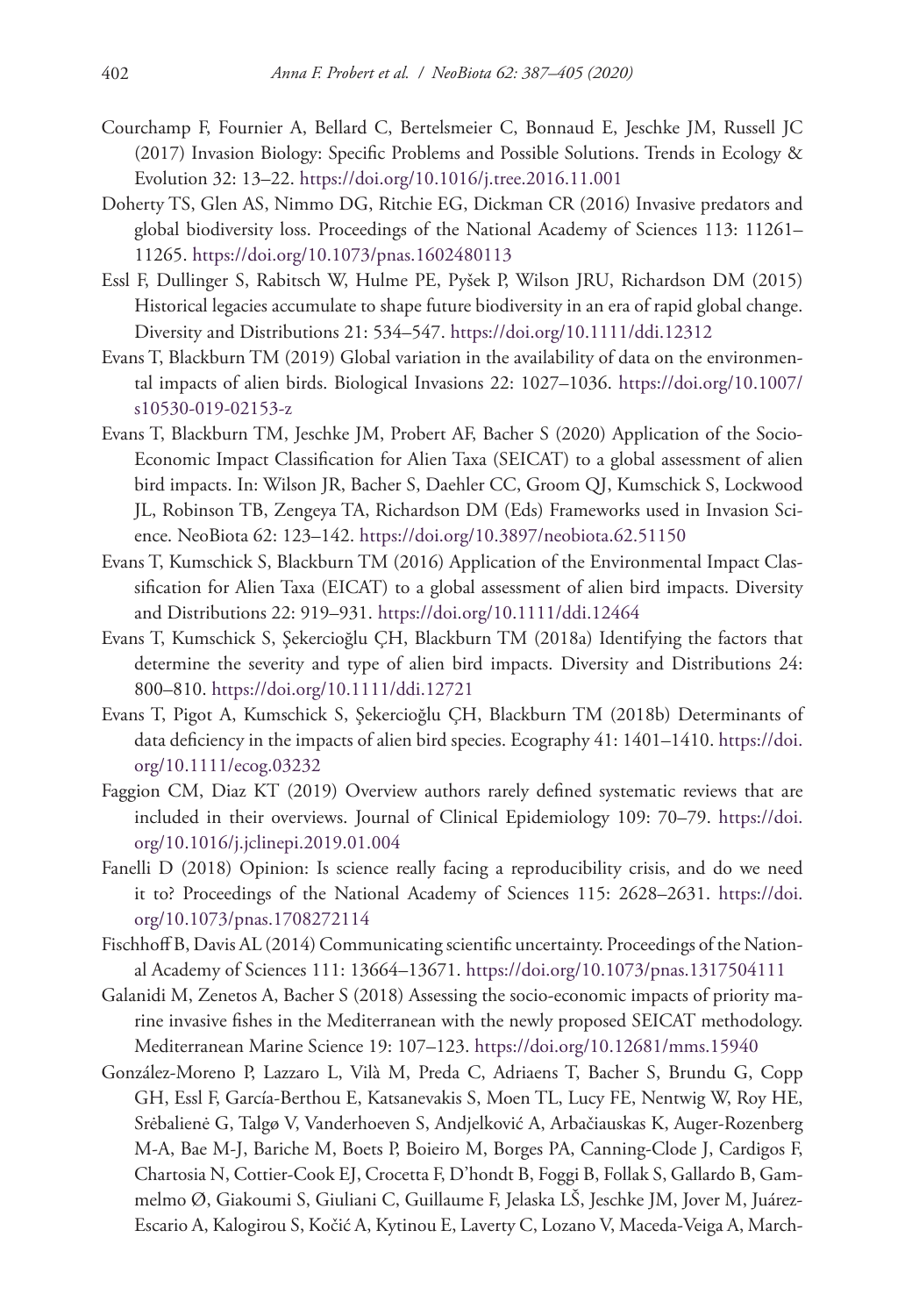ante E, Marchante H, Martinou AF, Meyer S, Minchin D, Montero-Castaño A, Morais MC, Morales-Rodriguez C, Muhthassim N, Nagy ZÁ, Ogris N, Onen H, Pergl J, Puntila R, Rabitsch W, Ramburn TT, Rego C, Reichenbach F, Romeralo C, Saul W-C, Schrader G, Sheehan R, Simonović P, Skolka M, Soares AO, Sundheim L, Tarkan AS, Tomov R, Tricarico E, Tsiamis K, Uludağ A, van Valkenburg J, Verreycken H, Vettraino AM, Vilar L, Wiig Ø, Witzell J, Zanetta A, Kenis M (2019) Consistency of impact assessment protocols for non-native species. NeoBiota 44: 1–25. <https://doi.org/10.3897/neobiota.44.31650>

- Graham SP, Freidenfelds NA, McCormick GL, Langkilde T (2012) The impacts of invaders: Basal and acute stress glucocorticoid profiles and immune function in native lizards threatened by invasive ants. General and Comparative Endocrinology 176: 400–408. [https://](https://doi.org/10.1016/j.ygcen.2011.12.027) [doi.org/10.1016/j.ygcen.2011.12.027](https://doi.org/10.1016/j.ygcen.2011.12.027)
- Hagen BL, Kumschick S (2018) The relevance of using various scoring schemes revealed by an impact assessment of feral mammals. NeoBiota 38: 37–75.<https://doi.org/10.3897/neobiota.38.23509>
- Hawkins CL, Bacher S, Essl F, Hulme PE, Jeschke JM, Kühn I, Kumschick S, Nentwig W, Pergl J, Pyšek P, Rabitsch W, Richardson DM, Vilà M, Wilson JRU, Genovesi P, Blackburn TM (2015) Framework and guidelines for implementing the proposed IUCN Environmental Impact Classification for Alien Taxa (EICAT). Diversity and Distributions 21: 1360–1363.<https://doi.org/10.1111/ddi.12379>
- Holt J, Leach AW, Knight JD, Griessinger D, MacLeod A, Gaag DJ van der, Schrader G, Mumford JD (2012) Tools for visualizing and integrating pest risk assessment ratings and uncertainties. EPPO Bulletin 42: 35–41. <https://doi.org/10.1111/j.1365-2338.2012.02548.x>
- Isaac NJB, Pocock MJO (2015) Bias and information in biological records. Biological Journal of the Linnean Society 115: 522–531. <https://doi.org/10.1111/bij.12532>
- IUCN (2020a) Guidelines for using the IUCN Environmental Impact Classification for Alien Taxa (EICAT) Categories and Criteria. Version 1.1, Gland, Switzerland: IUCN.
- IUCN (2020b) IUCN EICAT Categories and Criteria. The Environmental Impact Classification for Alien Taxa, First edition. Gland, Switzerland and Cambridge, UK. [https://doi.](https://doi.org/10.2305/IUCN.CH.2020.05.en) [org/10.2305/IUCN.CH.2020.05.en](https://doi.org/10.2305/IUCN.CH.2020.05.en)
- IUCN (2012) IUCN Red list Catergories and Criteria: version 3.1. Second edition. Gland: IUCN. www.iucnredlist.org/technical-documents/categories-and-criteria
- Kenis M, Bacher S, Baker RHA, Branquart E, Brunel S, Holt J, Hulme PE, MacLeod A, Pergl J, Petter F, Pyšek P, Schrader G, Sissons A, Starfinger U, Schaffner U (2012) New protocols to assess the environmental impact of pests in the EPPO decision-support scheme for pest risk analysis\*. EPPO Bulletin 42: 21–27.<https://doi.org/10.1111/j.1365-2338.2012.02527.x>
- Kesner D, Kumschick S (2018) Gastropods alien to South Africa cause severe environmental harm in their global alien ranges across habitats. Ecology and Evolution 8: 8273–8285. <https://doi.org/10.1002/ece3.4385>
- Kraus F, Duffy DC (2010) A successful model from Hawaii for rapid response to invasive species. Journal for Nature Conservation 18: 135–141. <https://doi.org/10.1016/j.jnc.2009.07.001>
- Kumschick S, Bacher S, Bertolino S, Blackburn TM, Evans T, Roy HE, Smith K (2020) Appropriate uses of EICAT protocol, data and classifications. In: Wilson JR, Bacher S, Daehler CC, Groom QJ, Kumschick S, Lockwood JL, Robinson TB, Zengeya TA, Richardson DM (Eds) Frameworks used in Invasion Science. NeoBiota 62: 193–212. [https://doi.](https://doi.org/10.3897/neobiota.62.51574) [org/10.3897/neobiota.62.51574](https://doi.org/10.3897/neobiota.62.51574)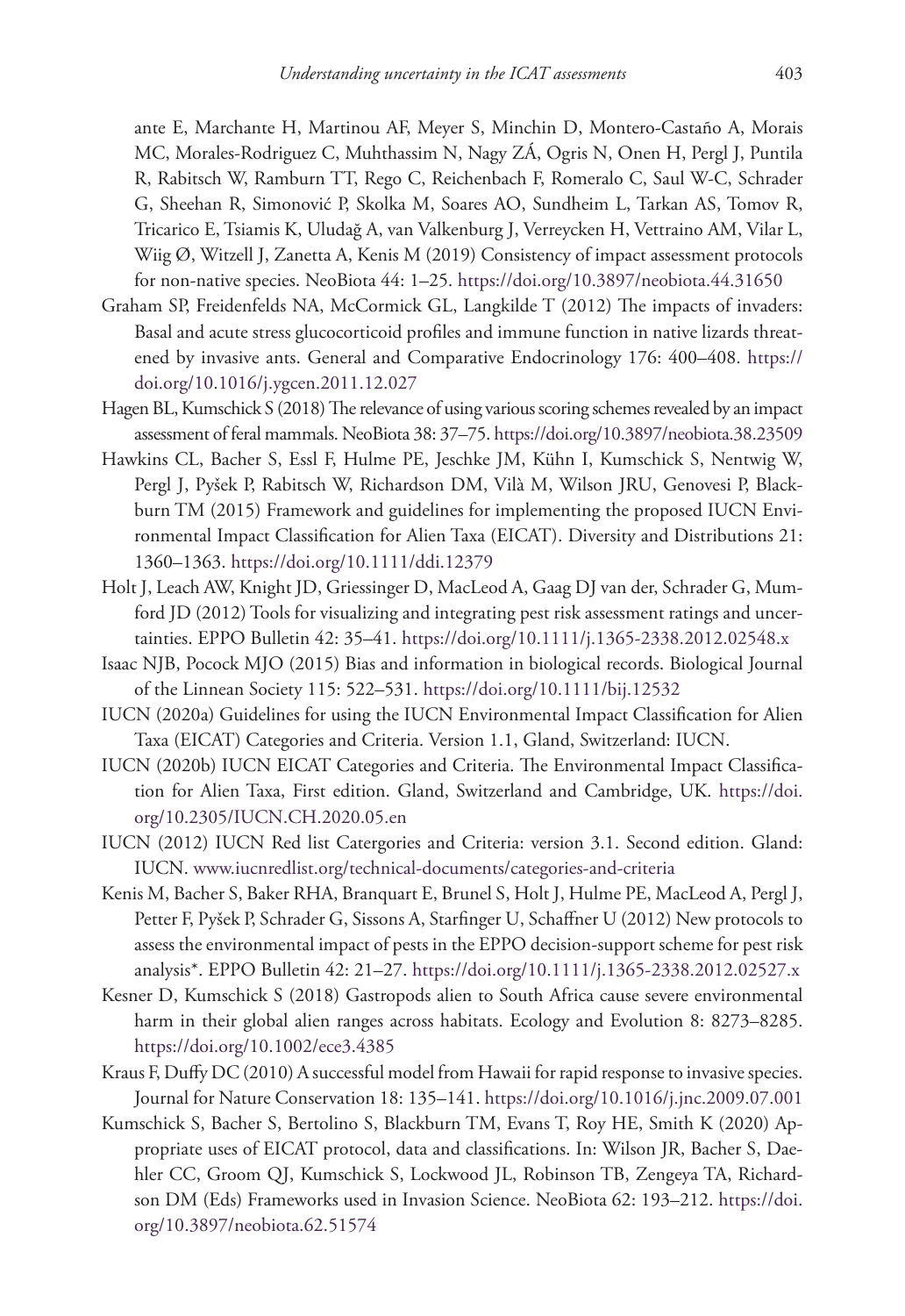- Kumschick S, Measey GJ, Vimercati G, Villiers FA de, Mokhatla MM, Davies SJ, Thorp CJ, Rebelo AD, Blackburn TM, Kraus F (2017) How repeatable is the Environmental Impact Classification of Alien Taxa (EICAT)? Comparing independent global impact assessments of amphibians. Ecology and Evolution 7: 2661–2670. <https://doi.org/10.1002/ece3.2877>
- Kumschick S, Gaertner M, Vila M, Essl F, Jeschke JM, Pyšek P, Ricciardi A, Bacher S, Blackburn TM, Dick JTA, Evans T, Hulme PE, Kuhn I, Mrugała A, Pergl J, Rabitsch W, Richardson DM, Sendek A, Winter M (2015) Ecological impacts of alien species: quantification, scope, caveats, and recommendations. BioScience 65: 55–63.<https://doi.org/10.1093/biosci/biu193>
- Latombe G, Canavan S, Hirsch H, Hui C, Kumschick S, Nsikani MM, Potgieter LJ, Robinson TB, Saul W-C, Turner SC, Wilson JRU, Yannelli FA, Richardson DM (2019) A four-component classification of uncertainties in biological invasions: implications for management. Ecosphere 10: e02669.<https://doi.org/10.1002/ecs2.2669>
- Liu S, Sheppard A, Kriticos D, Cook D (2011) Incorporating uncertainty and social values in managing invasive alien species: a deliberative multi-criteria evaluation approach. Biological Invasions 13: 2323–2337. <https://doi.org/10.1007/s10530-011-0045-4>
- Lyons TJ, Tuckett QM, Hill JE (2019) Data quality and quantity for invasive species: A case study of the lionfishes. Fish and Fisheries 20: 748–759. <https://doi.org/10.1111/faf.12374>
- MacDougall AS, Turkington R (2005) Are invasive species the drivers or passengers of change in degraded ecosystems? Ecology 86: 42–55.<https://doi.org/10.1890/04-0669>
- Mastrandrea MD, Field CB, Stocker TF, Edenhofer O, Ebi KL, Frame DJ, Held H, Kriegler E, Mach KJ, Matschoss PR, Plattner G-K, Yohe GW, Zwiers FW (2010) Guidance Note for Lead Authors of the IPCC Fifth Assessment Report on Consistent Treatment of Uncertainties. Intergovernmental Panel on Climate Change, 7 pp.
- Matthews J, Velde G van der, Collas FPL, Hoop L de, Koopman KR, Hendriks AJ, Leuven RSEW (2017) Inconsistencies in the risk classification of alien species and implications for risk assessment in the European Union. Ecosphere 8: e01832. <https://doi.org/10.1002/ecs2.1832>
- McGeoch MA, Spear D, Kleynhans EJ, Marais E (2012) Uncertainty in invasive alien species listing. Ecological Applications 22: 959–971. <https://doi.org/10.1890/11-1252.1>
- Nentwig W, Kühnel E, Bacher S (2010) A generic impact-scoring system applied to alien mammals in Europe. Conservation Biology 24: 302–311. [https://doi.org/10.1111/j.1523-](https://doi.org/10.1111/j.1523-1739.2009.01289.x) [1739.2009.01289.x](https://doi.org/10.1111/j.1523-1739.2009.01289.x)
- Nentwig W, Bacher S, Pyšek P, Vilà M, Kumschick S (2016) The generic impact scoring system (GISS): a standardized tool to quantify the impacts of alien species. Environmental Monitoring and Assessment 188: 1–315.<https://doi.org/10.1007/s10661-016-5321-4>
- Novoa A, Dehnen-Schmutz K, Fried J, Vimercati G (2017) Does public awareness increase support for invasive species management? Promising evidence across taxa and landscape types. Biological Invasions 19: 3691–3705.<https://doi.org/10.1007/s10530-017-1592-0>
- Pejchar L, Mooney HA (2009) Invasive species, ecosystem services and human well-being. Trends in Ecology & Evolution 24: 497–504. <https://doi.org/10.1016/j.tree.2009.03.016>
- Pyšek P, Richardson DM, Pergl J, Jarošík V, Sixtová Z, Weber E (2008) Geographical and taxonomic biases in invasion ecology. Trends in Ecology & Evolution 23: 237–244. [https://doi.](https://doi.org/10.1016/j.tree.2008.02.002) [org/10.1016/j.tree.2008.02.002](https://doi.org/10.1016/j.tree.2008.02.002)